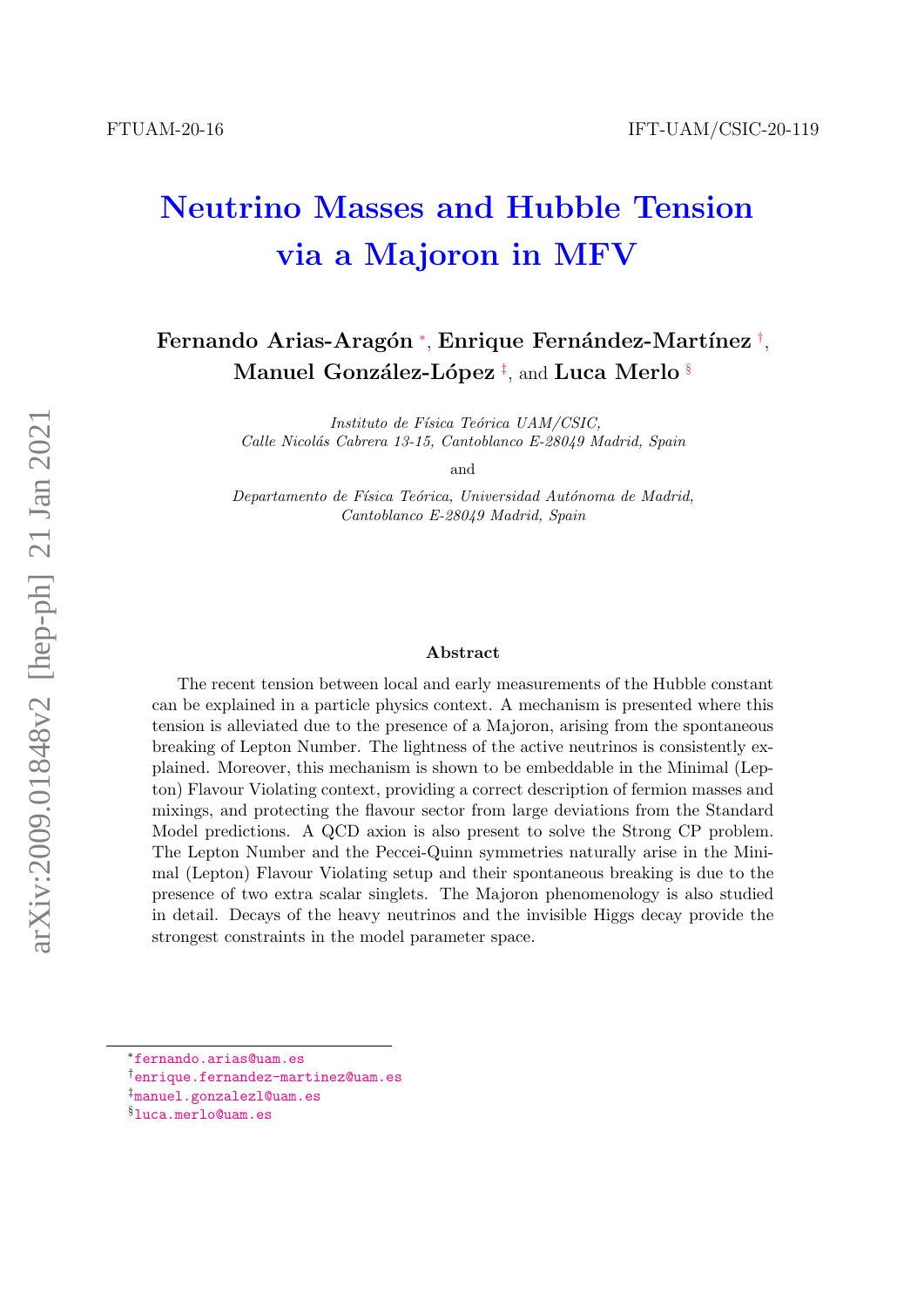## 1 Introduction

There is nowadays a considerable tension between late-time, local probes of the present rate of expansion of the Universe, that is the Hubble constant  $H_0$ , and its value inferred through the standard cosmological model ΛCDM from early Universe observations. Local measurements, from type-Ia supernovae and strong lensing, tend to cluster at similar values of  $H_0$ , significantly larger than those preferred by cosmic microwave background (CMB) and baryon acoustic oscillations probes. The strongest tension, estimated at the level of  $4-6\,\sigma$  [\[1,](#page-18-0) [2\]](#page-18-1) depending on the assumptions performed, is between the Planck inferred measure from the CMB spectrum [\[3\]](#page-18-2) and the one obtained by the  $SH<sub>0</sub>ES$  collaboration [\[4\]](#page-18-3) from supernovae measurements.

Although the solution to this discrepancy might be related to systematics in the measurements (notably the callibration of the supernovae distances) or, more interestingly, point to a modification of the cosmological model, it may instead be provided by particle physics, as already discussed in the literature (see for example [\[5–](#page-18-4)[18\]](#page-19-0)). In particular, Ref. [\[14\]](#page-18-5) suggests that a Majoron that couples to light neutrinos could reduce the tension in the determination of  $H_0$ . It is then interesting to investigate whether this setup is compatible with possible explanations of other open problems in the Standard Model of particle physics (SM): the focus of this paper is to study the compatibility with Type-I Seesaw mechanism to explain the lightness of the active neutrinos, with specific flavour symmetries to describe the flavour puzzle and with the presence of an axion to solve the Strong CP problem.

The Majoron, called  $\omega$  hereafter, is the Nambu-Goldstone boson (NGB) associated to the spontaneous breaking of lepton number  $(LN)$  [\[19](#page-19-1)[–22\]](#page-19-2), which is only accidental within the SM and breaks down at the quantum level. It naturally arises in the context of the Type-I Seesaw mechanism, where the Majorana mass term, instead of being a simple bilinear of the right-handed (RH) neutrino fields  $N_R$ , is a Yukawa-like term that couples  $N_R$  to a scalar field that carries a LN charge, labelled as  $\chi$  in the following. Once this scalar field develops a vacuum expectation value (VEV), then LN is spontaneously broken, a Majorana neutrino mass term is generated and the Majoron appears as a physical degree of freedom of the spectrum.

If a Dirac term that mixes  $N_R$  and the left-handed (LH) lepton doublets  $\ell_L$  is also present in the Lagrangian, small masses for active neutrinos are generated at low energies, according to the Type-I Seesaw mechanism.

At low-energies, the Majoron  $\omega$  acquires a coupling with  $\nu_L$ , labelled as  $\lambda_{\omega\nu\nu}$ . For Majoron masses

<span id="page-1-0"></span>
$$
m_{\omega} \in [0.1, 1] \text{ eV} \tag{1.1}
$$

and  $\lambda_{\omega\nu\nu}$  in the range

<span id="page-1-1"></span>
$$
\lambda_{\omega\nu\nu} \in [5 \times 10^{-14}, 10^{-12}], \qquad (1.2)
$$

the tension on the Hubble constant is reduced  $[14]$ . Indeed, for such small Majoronneutrino mixings and Majoron masses, Majorons only partially thermalise after Big Bang Nucleosynthesis (BBN) or never thermalise [\[23\]](#page-19-3), enhancing the effective number of neutrino species  $N_{\text{eff}}$  by at least 0.03 and at most 0.11, values that may be tested with CMB-S4 experiments [\[24\]](#page-19-4). Moreover, a non-vanishing  $\lambda_{\omega\nu\nu}$  would reduce neutrino free-streaming,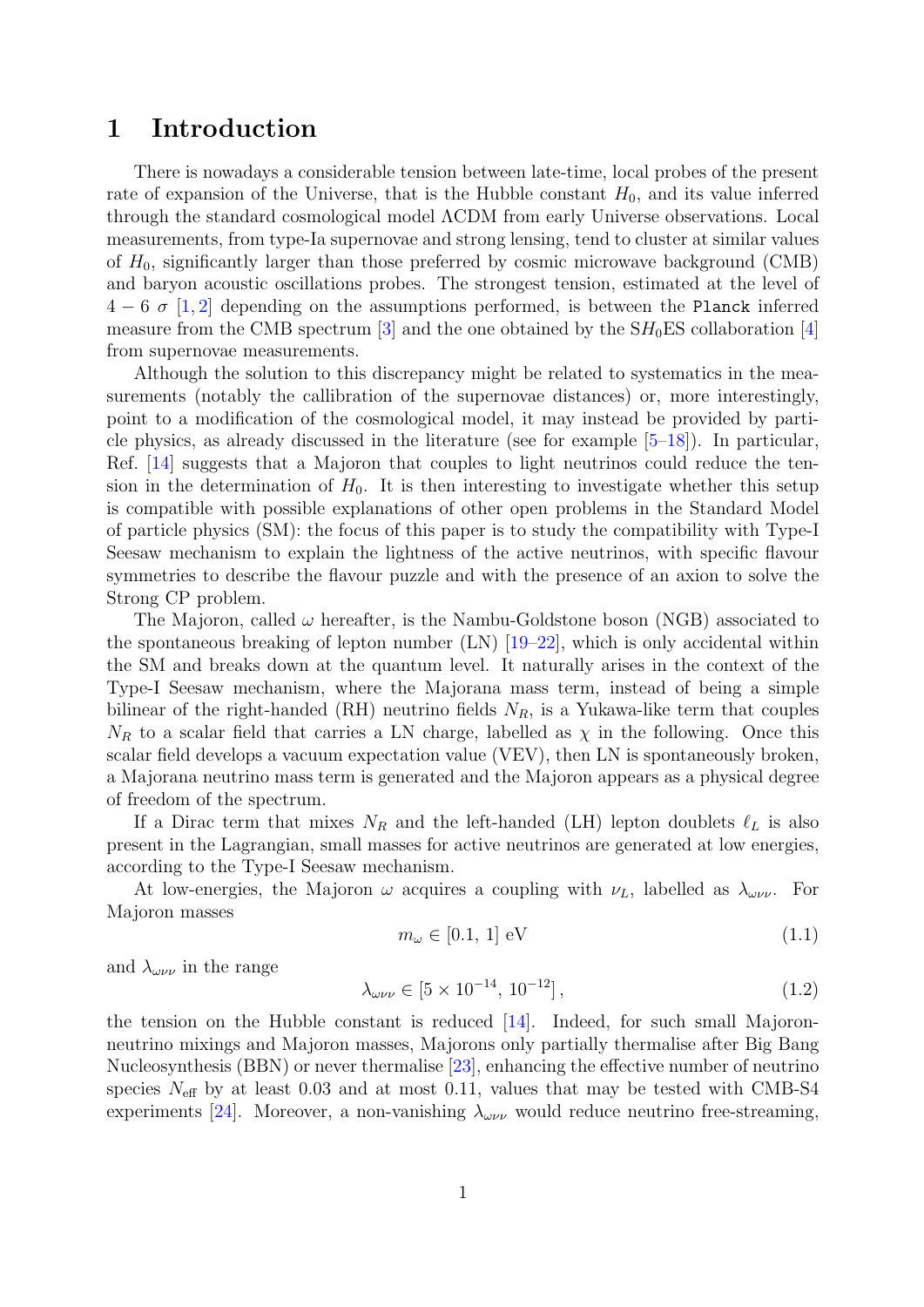modifying the neutrino anisotropic stress energy tensor [\[25\]](#page-19-5). This has an impact in the CMB that results in modifying the posterior for the Hubble constant: as shown in Ref. [\[14\]](#page-18-5), the inclusion of Majoron-neutrino interactions slightly shifts the central value of  $H_0$ , but largely broadens its profile reducing the  $H_0$  tension to 2.5 $\sigma$ . For larger couplings,  $\lambda_{\omega\nu\nu}$  >  $10^{-12}$ , these effects are too large and excluded by the same Planck data.

Interestingly, Ref. [\[14\]](#page-18-5) found that the best  $\chi^2$  in a Markov Chain Monte Carlo corre-sponds to Majoron mass and coupling as in Eqs. [\(1.1\)](#page-1-0) and [\(1.2\)](#page-1-1) and  $\Delta N_{\text{eff}} = 0.52 \pm 0.19$ . The uncertainty in the last observable is very large and  $\Delta N_{\text{eff}} = 0$  is compatible within 3σ. However, values close to the central one can be achieved if a thermal population of Majorons is produced in the early Universe and is not diluted during inflation. This may occur if the reheating temperature is larger than the RH neutrino masses [\[14\]](#page-18-5). Alterna-tively, other relativistic species, such as axions [\[26–](#page-19-6)[29\]](#page-19-7), may contribute to  $\Delta N_{\text{eff}}$  and their presence may justify such a large value.

The existence of both Majorana and Dirac terms, the achievement of the correct scale for the active neutrino masses and at the same time the alleviation of the Hubble tension via the Majoron strongly depend on the LN charge assignments of  $\ell_L$ ,  $N_R$  and  $\chi$ . In particular, fixing the LN of  $\ell_L$  to unity, then the LN of the RH neutrinos needs to have opposite sign with respect to the LN of the scalar field  $\chi$ . This model presents interesting phenomenological features. On one hand, the heavy neutrinos are expected to be relatively light, with masses at the MeV or GeV scales, opening up the possibility to be studied at colliders. Moreover, the presence of the Majoron may also have other consequences distinct from the Hubble tension. In particular, its couplings to photons and electrons are constrained by CAST and Red Giant observations, respectively, while, due to its coupling to the Higgs, the Majoron may contribute to the invisible Higgs decay, strongly constrained by colliders.

Sect. [2](#page-2-0) illustrates the mechanism to produce a Majoron that alleviates the  $H_0$  tension together with a correct scale for the active neutrino masses. In Sect. [3,](#page-8-0) this mechanism is introduced in a setup that correctly describes the flavour puzzle of the SM and at the same time produces a QCD axion that solves the Strong CP problem. Sect[.4](#page-13-0) gathers the phenomenological signatures of this model and Sect [5](#page-16-0) contains the final remarks.

## <span id="page-2-0"></span>2 The Majoron Mechanism

To produce a Majoron and explain the lightness of the active neutrinos, one can consider a Type-I Seesaw mechanism where the Majorana mass is dynamically generated by the spontaneous breaking of LN. The SM spectrum is extended by three RH neutrinos  $<sup>1</sup>$  $<sup>1</sup>$  $<sup>1</sup>$  and</sup> a singlet scalar field  $\chi$  that only transforms under LN. The LN charge assignments can be read in Tab. [1,](#page-3-0) where  $\ell_L$ ,  $N_R$  and  $\chi$  have already been defined, and  $e_R$  refers to the RH charged leptons. Notice that  $L<sub>X</sub>$  and  $L<sub>N</sub>$  are integer numbers and are not completely free, but must obey a series of constraints that will be made explicit in the following.

<span id="page-2-1"></span><sup>&</sup>lt;sup>1</sup>The case with only two RH neutrinos is also viable, and correspondingly the lightest active neutrino would be massless.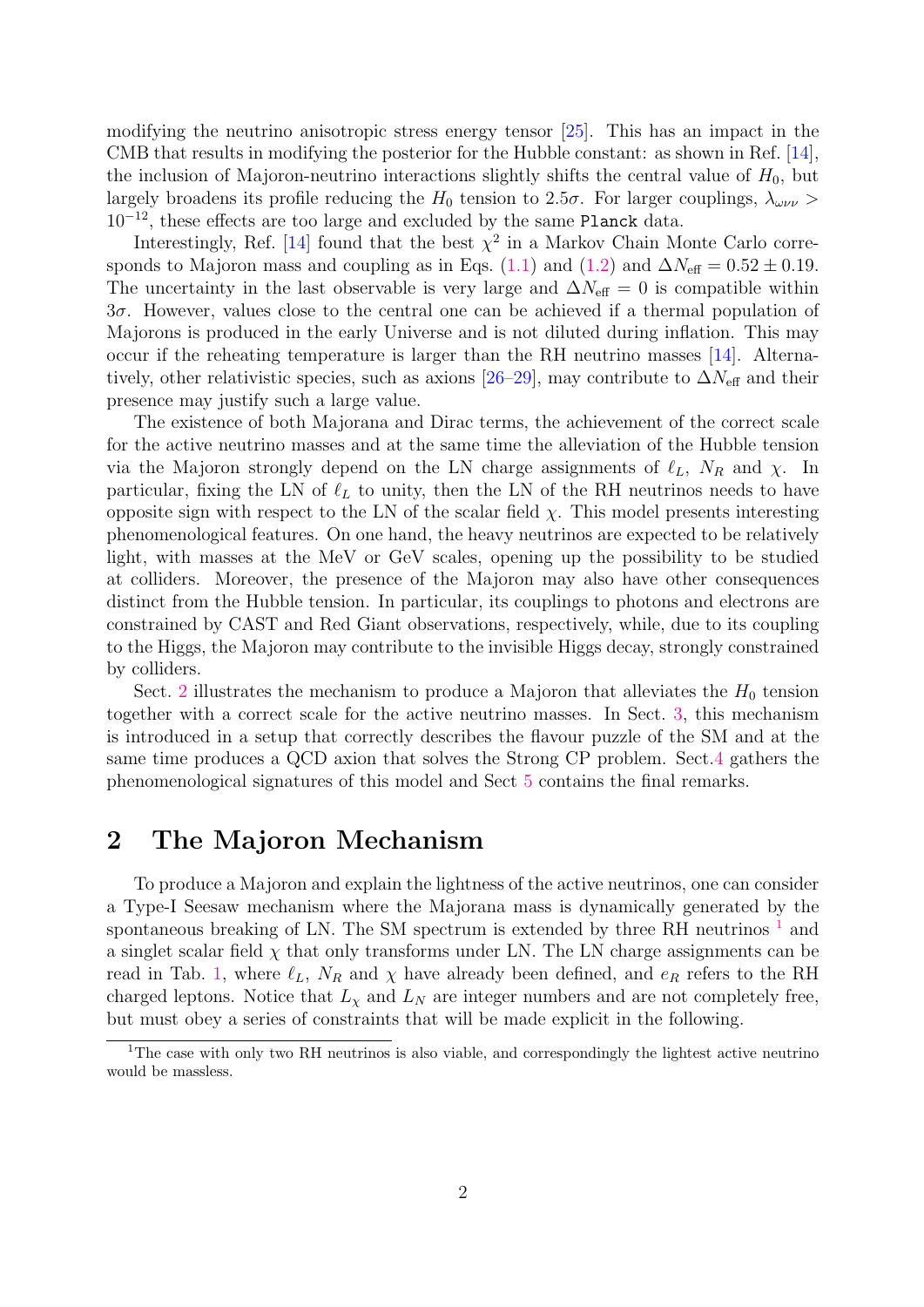| Field         | $U(1)L$ Charge |  |
|---------------|----------------|--|
| $\ell_L, e_R$ |                |  |
| $N_R$         | $-L_N$         |  |
|               |                |  |

<span id="page-3-0"></span>Table 1: LN assignments. Fields that are not listed here do not transform under LN.

The most general effective Lagrangian in the neutrino sector invariant under LN is the following  $2$ :

<span id="page-3-2"></span>
$$
-\mathscr{L}_{\nu} = \left(\frac{\chi}{\Lambda_{\chi}}\right)^{\frac{1+L_{N}}{L_{\chi}}} \bar{\ell}_{L} \tilde{H} \mathcal{Y}_{\nu} N_{R} + \frac{1}{2} \left(\frac{\chi}{\Lambda_{\chi}}\right)^{\frac{2L_{N}-L_{\chi}}{L_{\chi}}} \chi \bar{N}_{R}^{c} \mathcal{Y}_{N} N_{R} + \text{h.c.} \,, \tag{2.2}
$$

where H is the SM Higgs doublet,  $\tilde{H} = i\sigma_2 H^*$ ,  $\Lambda_\chi$  is the cut-off scale up to which the effective operator approach holds, and  $\mathcal{Y}_{\nu}$  is a dimensionless and complex matrix, while  $\mathcal{Y}_{N}$ is dimensionless, complex and symmetric. A first condition on  $L_{N,\chi}$  arises from requiring that all the terms are local:

<span id="page-3-3"></span>
$$
\frac{1+L_N}{L_\chi}, \frac{2L_N - L_\chi}{L_\chi} \in \mathbb{N} \,. \tag{2.3}
$$

In the LN broken phase, the field  $\chi$  can be parametrised as

$$
\chi = \frac{\sigma + v_{\chi}}{\sqrt{2}} e^{i \frac{\omega}{v_{\chi}}},\tag{2.4}
$$

where the angular part  $\omega$  is the NGB identified as a Majoron,  $\sigma$  is the radial component and  $v<sub>x</sub>$  is its VEV. Notice that the scale appearing in the denominator of the exponent is also  $v<sub>x</sub>$  in order to obtain canonically normalised kinetic terms for the Majoron. A useful notation that will be employed in the following is the ratio of the  $\chi$  VEV and the cut-off scale:

$$
\varepsilon_{\chi} = \frac{v_{\chi}}{\sqrt{2}\Lambda_{\chi}}.\tag{2.5}
$$

This parameter  $\varepsilon_{\chi}$  is expected to be smaller than 1 in order to guarantee a good expansion in terms of  $1/\Lambda_{\gamma}$ . Consequently, the  $\chi$  VEV, which represents the overall scale of the LN breaking, is expected to be smaller that the scale  $\Lambda_{\chi}$ , where New Physics should be present and is responsible for generating the expression in Eq. [\(2.2\)](#page-3-2).

$$
\frac{1}{2} \left( \frac{\chi}{\Lambda_{\chi}} \right)^{\frac{2L_N + L_{\chi}}{L_{\chi}}} \chi^{\dagger} \bar{N}_R^c \mathcal{Y}_N N_R , \qquad (2.1)
$$

<span id="page-3-1"></span><sup>&</sup>lt;sup>2</sup>Other terms can be added to this Lagrangian inserting  $\chi^{\dagger}$  instead of  $\chi$ . However, once the terms in Eq. [\(2.2\)](#page-3-2) are local, then their siblings with  $\chi^{\dagger}$  would not be local and therefore cannot be added to the Lagrangian. The only exception is the term

that however only provides a suppressed correction with respect to the Majorana term written in Eq. [\(2.2\)](#page-3-2) and for this reason it can be neglected.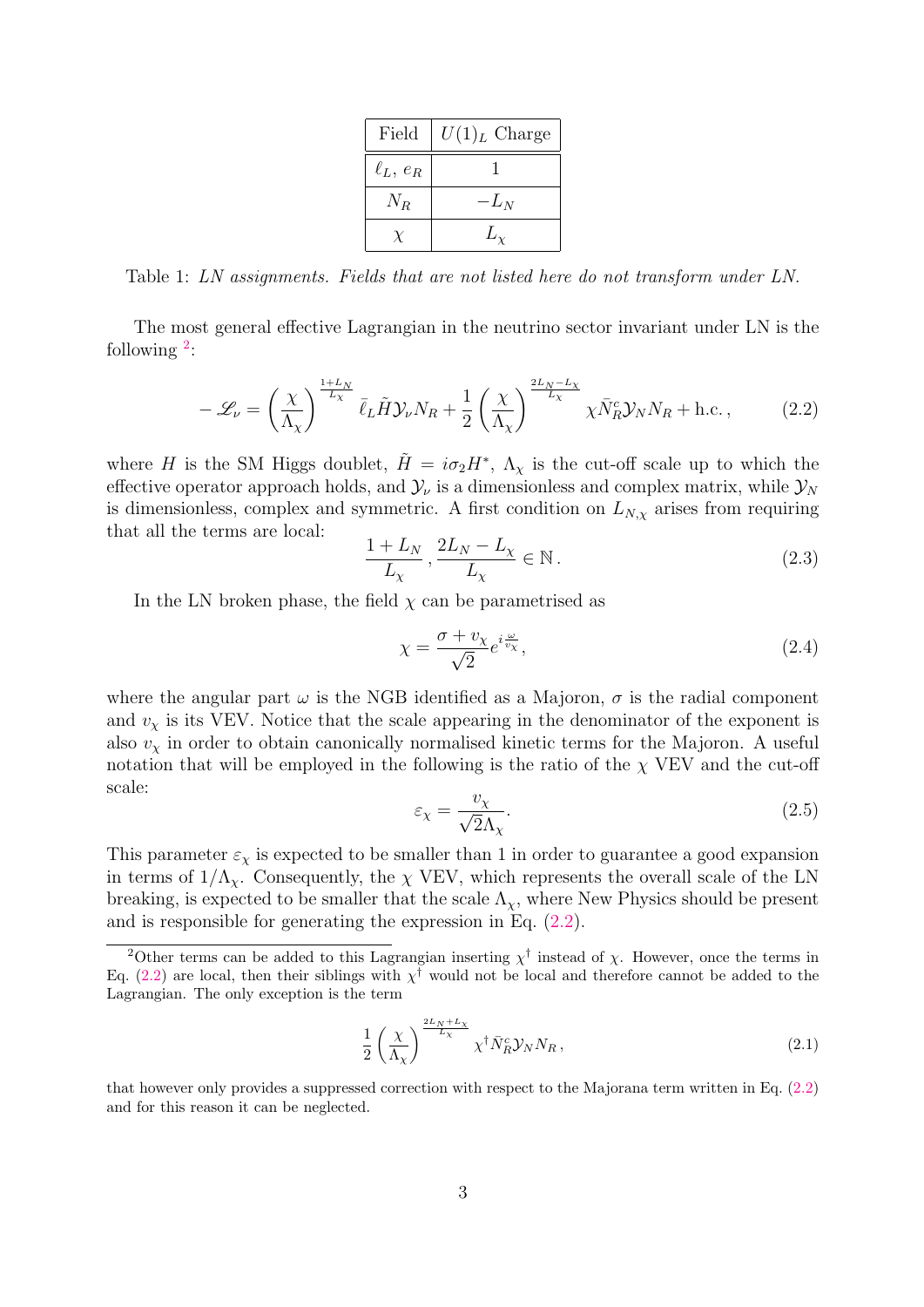Once the electroweak symmetry is also spontaneously broken, i.e. after that the SM Higgs develops its VEV that in the unitary gauge reads

$$
H = \frac{h+v}{\sqrt{2}},\tag{2.6}
$$

where h is the physical Higgs and  $v \approx 246$  GeV, masses for the active neutrinos are generated according to the Type-I Seesaw mechanism:

<span id="page-4-0"></span>
$$
\mathscr{L}_{\nu}^{\text{low-energy}} = \frac{1}{2} \bar{\nu}_L \, m_{\nu} \, \nu_L^c + \text{h.c.} \qquad \text{with} \qquad m_{\nu} = \frac{\varepsilon_{\chi}^{\frac{2+L_{\chi}}{L_{\chi}}} v^2}{\sqrt{2} v_{\chi}} \mathcal{Y}_{\nu} \mathcal{Y}_N^{-1} \mathcal{Y}_{\nu}^T. \tag{2.7}
$$

In the basis where the charged lepton mass matrix is already diagonal, the neutrino mass matrix can be diagonalised by the PMNS matrix U:

$$
\hat{m}_{\nu} \equiv \text{diag}(m_1, m_2, m_3) = U^{\dagger} m_{\nu} U^* \,. \tag{2.8}
$$

The overall scale for the active neutrino masses can be written in terms of the parameter  $\varepsilon_{\chi}$ , the ratio of the VEVs and the product  $\mathcal{Y}_{\nu} \mathcal{Y}_{N}^{-1} \mathcal{Y}_{\nu}^{T}$ :

<span id="page-4-1"></span>
$$
\frac{\varepsilon_{\chi}^{\frac{2+L_{\chi}}{L_{\chi}}}v^2}{\sqrt{2}v_{\chi}}\mathcal{Y}_{\nu}\mathcal{Y}_{N}^{-1}\mathcal{Y}_{\nu}^{T} \simeq \sqrt{|\Delta m_{\text{atm}}^2|}\,,\tag{2.9}
$$

where  $\Delta m_{\text{atm}}^2 = 2.514_{-0.027}^{+0.028} \times 10^{-3} \text{ eV}^2$  for the Normal Ordering (NO) of the neutrino mass spectrum and  $\Delta m_{\text{atm}}^2 = -2.497 \pm 0.028 \times 10^{-3} \text{ eV}^2$  for the Inverted Ordering (IO) [\[30\]](#page-19-8).

The heavy neutrinos, that mostly coincide with the RH neutrinos, have a mass matrix that in first approximation can be directly read from the Lagrangian in Eq.  $(2.2)$ ,

$$
M_N \simeq \varepsilon_\chi^{\frac{2L_N - L_\chi}{L_\chi}} \frac{v_\chi}{\sqrt{2}} \mathcal{Y}_N \,. \tag{2.10}
$$

The overall scale for the heavy neutrinos must be larger than the overall scale of the active neutrinos, in order for the Seesaw approximation to hold:

<span id="page-4-2"></span>
$$
\varepsilon_{\chi}^{\frac{2L_N - L_{\chi}}{L_{\chi}}} \frac{v_{\chi}}{\sqrt{2}} \mathcal{Y}_N \gg \sqrt{|\Delta m_{\text{atm}}^2|} \,. \tag{2.11}
$$

On the other hand, the electroweak and LN breakings give rise to the Majoron Lagrangian that can be written as follows:

$$
\mathcal{L}_{\omega} = \frac{1}{2} \partial_{\mu} \omega \partial^{\mu} \omega + \frac{1}{2} m_{\omega}^{2} \omega^{2} - i \frac{1 + L_{N}}{L_{\chi}} \varepsilon_{\chi}^{\frac{1 + L_{N}}{L_{\chi}}} \frac{v}{\sqrt{2} v_{\chi}} \bar{\nu}_{L} \mathcal{Y}_{\nu} N_{R} \omega +
$$
  

$$
- i \frac{L_{N}}{L_{\chi}} \frac{\varepsilon_{\chi}^{\frac{2L_{N} - L_{\chi}}{L_{\chi}}} {\sqrt{2}} \bar{N}_{R}^{c} \mathcal{Y}_{N} N_{R} \omega + \text{h.c.} , \qquad (2.12)
$$

<span id="page-4-3"></span>where the  $m_\omega^2$  term parametrises the Majoron mass introduced here as an explicit breaking of its corresponding shift symmetry. At low energy, a direct coupling of the Majoron to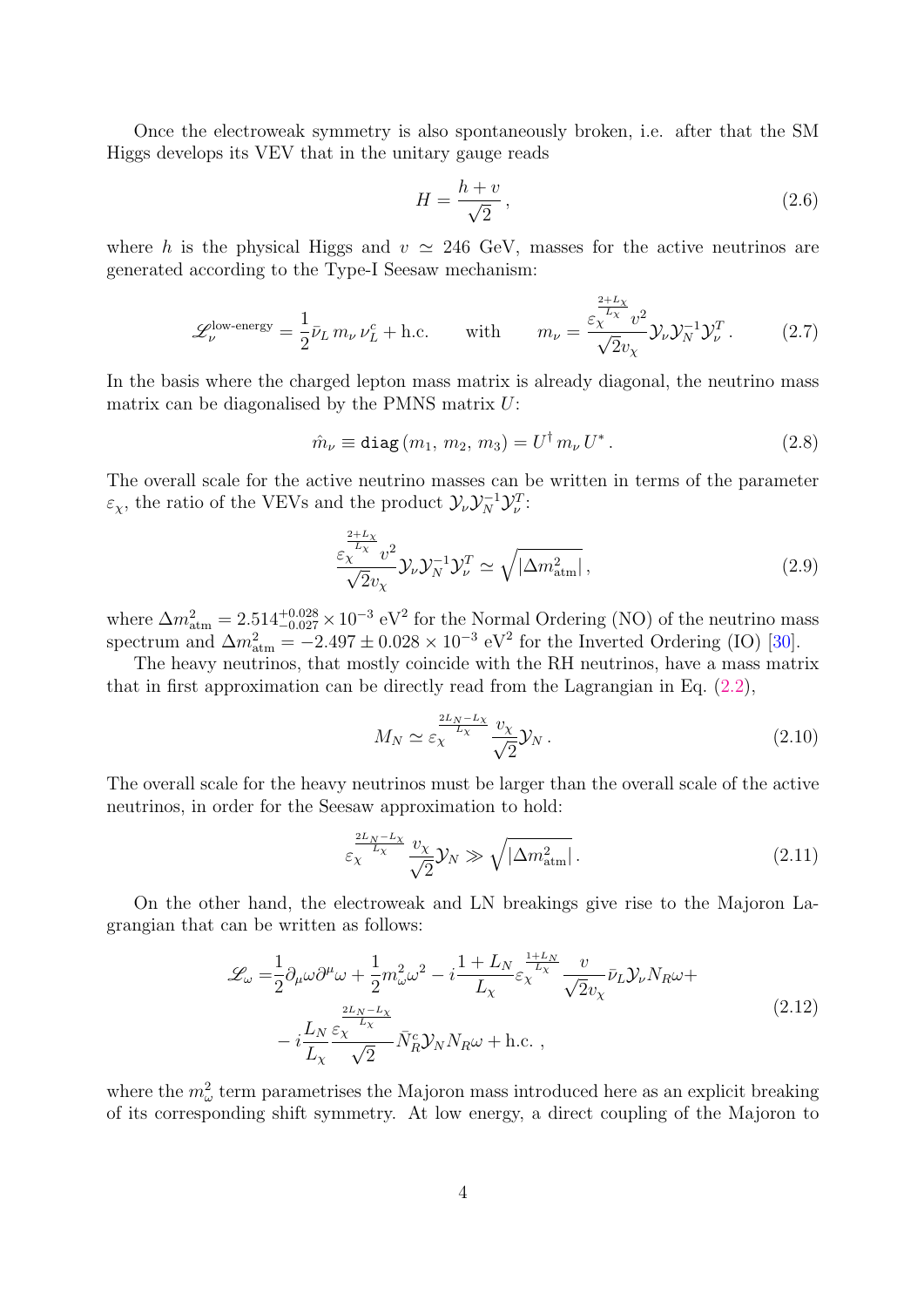the active neutrinos emerges after performing the same transformations that give rise to the mass matrix in Eq.  $(2.7)$ :

<span id="page-5-4"></span>
$$
\mathcal{L}_{\omega}^{\text{low-energy}} \supset i \frac{\lambda_{\omega\nu\nu}}{2} \omega \bar{\nu}_L \nu_L^c + \text{h.c.}^3 \qquad \text{with} \qquad \lambda_{\omega\nu\nu} = 2 \frac{m_\nu}{L_\chi v_\chi}. \tag{2.13}
$$

From the results in Ref. [\[14\]](#page-18-5), shown in Eq. [\(1.2\)](#page-1-1), it is then possible to infer a bound on the product  $L_{\chi}v_{\chi}$ , once taking  $\sqrt{\Delta m_{\text{atm}}^2}$  as the overall scale for the neutrino masses:

<span id="page-5-1"></span>
$$
|L_{\chi}|v_{\chi} \simeq \frac{2\sqrt{|\Delta m_{\text{atm}}^2|}}{\lambda_{\omega\nu\nu}} \in [0.1, 2] \text{ TeV}.
$$
 (2.14)

Adopting this relation and substituting it within the expressions in Eqs. [\(2.9\)](#page-4-1) and [\(2.11\)](#page-4-2), new conditions can be found:

$$
|L_{\chi}| \varepsilon_{\chi}^{\frac{2+L_{\chi}}{L_{\chi}}} \mathcal{Y}_{\nu} \mathcal{Y}_{N}^{-1} \mathcal{Y}_{\nu}^{T} \simeq \frac{2\sqrt{2}}{\lambda_{\omega\nu\nu}} \frac{|\Delta m_{\text{atm}}^{2}|}{v^{2}} \in [1.2 \times 10^{-13}, 2.4 \times 10^{-12}], \tag{2.15}
$$

<span id="page-5-3"></span><span id="page-5-2"></span>
$$
\frac{\varepsilon_X^{\frac{2N}{N_X}}}{|L_X|} \mathcal{Y}_N \gg \frac{\lambda_{\omega\nu\nu}}{\sqrt{2}} \simeq 3.5 \times 10^{-14} \,. \tag{2.16}
$$

The following choice of charge assignments leads to a completely renormalisable Lagrangian and thus deserves special mention:

CASE R: 
$$
L_N = -1
$$
 and  $L_\chi = -2$ , (2.17)

such that the powers of the ratio  $\chi/\Lambda_{\chi}$  in Eq. [\(2.2\)](#page-3-2) are not present in either the Dirac and the Majorana terms. The relation in Eq.  $(2.14)$  and the two conditions in Eqs.  $(2.15)$  and [\(2.16\)](#page-5-3) further simplify:

Eq. (2.14) 
$$
\longrightarrow v_{\chi} \simeq \frac{\sqrt{|\Delta m_{\text{atm}}^2|}}{\lambda_{\omega \nu \nu}} \in [0.05, 1] \text{ TeV}.
$$
 (2.18)

Eq. (2.15) 
$$
\longrightarrow \mathcal{Y}_{\nu} \mathcal{Y}_{N}^{-1} \mathcal{Y}_{\nu}^{T} \simeq \frac{\sqrt{2}}{\lambda_{\omega \nu \nu}} \frac{|\Delta m_{\text{atm}}^{2}|}{v^{2}} \in [1.2 \times 10^{-13}, 2.4 \times 10^{-12}],
$$
 (2.19)

Eq. (2.16) 
$$
\longrightarrow \mathcal{Y}_N \gg \frac{2\lambda_{\omega\nu\nu}}{\sqrt{2}} \simeq 7 \times 10^{-13}
$$
. (2.20)

The first expression fixes a range of values for  $v<sub>x</sub>$ . While the third expression represents a lower bound on the overall scale of  $\mathcal{Y}_N$ , the second one implies that the product  $\mathcal{Y}_\nu \mathcal{Y}_N^{-1} \mathcal{Y}_\nu^T$ should be tuned to a very small value in order to reproduce the lightness of the active neutrinos.

For values of  $L_{N,\chi}$  different from the previous ones, the Lagrangian is necessarily nonrenormalisable. An interesting question is whether the extremely small values of the product  $\mathcal{Y}_\nu \mathcal{Y}_N^{-1} \mathcal{Y}_\nu^T$  can be avoided exploiting the suppression in  $\epsilon_\chi$  from the new physics scale

<span id="page-5-0"></span><sup>&</sup>lt;sup>3</sup>This expression coincides with the one in Ref. [\[14\]](#page-18-5) once identifying  $\omega$  with  $\phi$  and  $\lambda_{\omega\nu\nu}$  with  $\lambda$ .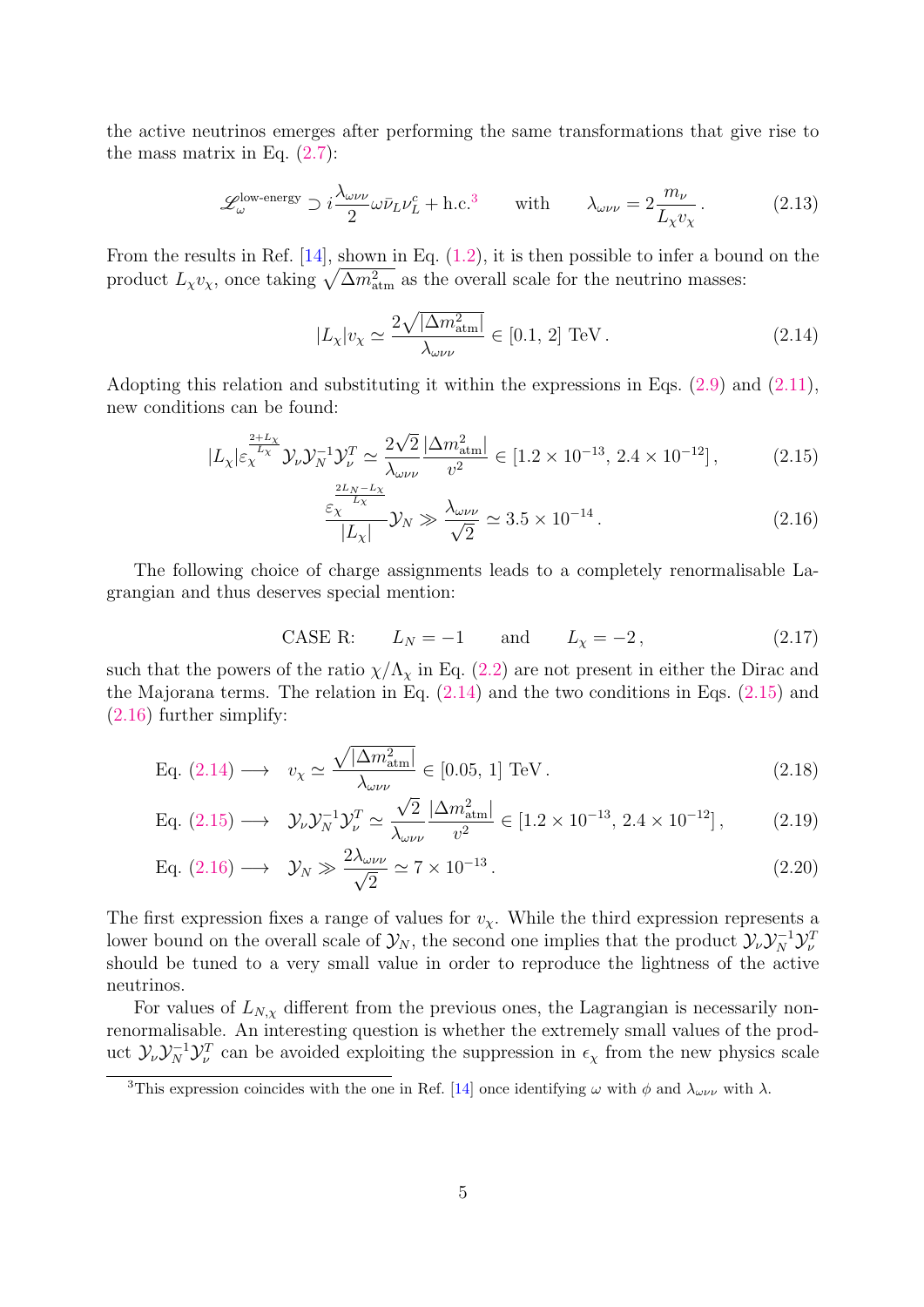$\Lambda_{\chi}$ , similarly to the Froggatt-Nielsen approach to the flavour puzzle [\[31\]](#page-19-9). Considering first the case in which  $L_{N,\chi} > 0$ , then the only available possibilities are

CASE NR1: 
$$
L_N = 1
$$
 and  $L_\chi = 1$   
CASE NR2:  $L_N = 1$  and  $L_\chi = 2$ . (2.21)

The corresponding values for  $v_{\chi}, \varepsilon_{\chi}$ , the overall scale for the heavy neutrinos  $\langle M_N \rangle$  and the cut-off scale  $\Lambda_{\chi}$  are reported in Tab. [2.](#page-6-0)

<span id="page-6-0"></span>

|  | $L_N \mid L_{\chi}$ | $v_{\rm v}$ | $\circ \sim$ | $\langle M_N \rangle$ | $\Lambda_{\rm V}$                                                                                                     |
|--|---------------------|-------------|--------------|-----------------------|-----------------------------------------------------------------------------------------------------------------------|
|  |                     |             |              |                       | CASE NR1   1   1   $[0.1, 2]$ TeV   $[0.49, 1.4] \times 10^{-4}$   $[3.5, 200]$ MeV   $[1.4 - 11] \times 10^3$ TeV    |
|  |                     |             |              |                       | CASE NR2   1   2   $[0.05, 1]$ TeV   $[2.4, 11] \times 10^{-7}$   $[35.4, 707]$ GeV   $[1.4 - 6.5] \times 10^{5}$ TeV |

Table 2: Parameter ranges in the two phenomenologically interesting scenarios.

From Eq. [\(2.15\)](#page-5-2), it can be seen that  $\epsilon_{\chi}$  gets smaller for larger values of  $L_{\chi}$  (unless tuning the product  $\mathcal{Y}_{\nu}\mathcal{Y}_{N}^{-1}\mathcal{Y}_{\nu}^{T}$  as in CASE R discussed above, a possibility to be avoided in the present discussion): although this is not a problem by itself, it hardens the constraint in Eq. [\(2.16\)](#page-5-3). It follows that for larger values of  $L<sub>N</sub>$  and  $L<sub>\chi</sub>$  satisfying to the locality conditions in Eq. [\(2.3\)](#page-3-3), then the overall scale of the heavy neutrino masses would be as small as the one of active neutrinos and therefore the expansion in the Type-I Seesaw mechanism would break down.

In the case when  $L_N > 0$  and  $L_X < 0$ , it is possible to obtain the same results listed above substituting  $\chi$  by  $\chi^{\dagger}$  in the Lagrangian in Eq. [\(2.2\)](#page-3-2): in this case, the signs in the denominators of the exponents would be flipped, compensating the negative sign of  $L_{\chi}$ . The opposite case,  $L_N < 0$  and  $L_\chi > 0$ , is not allowed by the locality conditions.

For  $L_{N,\chi}$  < 0, besides the possibility of CASE R, only another choice is allowed by the locality conditions:  $(L_N = -1, L_\chi = -1)$ . However, this case would require  $\epsilon_\chi \gg 1$ , leading to an even more extreme fine-tuning than in CASE R without the appeal of renormalizability.

The condition in Eq.  $(2.14)$ , corresponding to Eq.  $(1.2)$ , is only one of the ingredients necessary to lower the  $H_0$  tension. A second relevant requirement is Eq. [\(1.1\)](#page-1-0), regarding the Majoron mass. For the sake of simplicity, it has been introduced directly in the Majoron Lagrangian in Eq. [\(2.12\)](#page-4-3) as en effective term. Its origin has been widely discussed in the literature and constitutes in itself an interesting research topic. Any violation of the global LN symmetry would induce a mass for the Majoron. An obvious example are gravitational effects, which are expected to break all accidental global symmetries. Estimations of their size from non-perturbative arguments via wormhole effects [\[32\]](#page-19-10) fall too short of their required value. Conversely, their size from Planck-suppressed effective operators [\[33\]](#page-19-11) would point to too large a mass, although several possibilities have been discussed that would prevent the lower dimension operators from being generated [\[34–](#page-19-12)[41\]](#page-20-0). These options were originally introduced as a solution to the axion quality problem. A simpler possibility, given the singlet nature of the  $N_R$ , is an explicit breaking of LN via a Majorana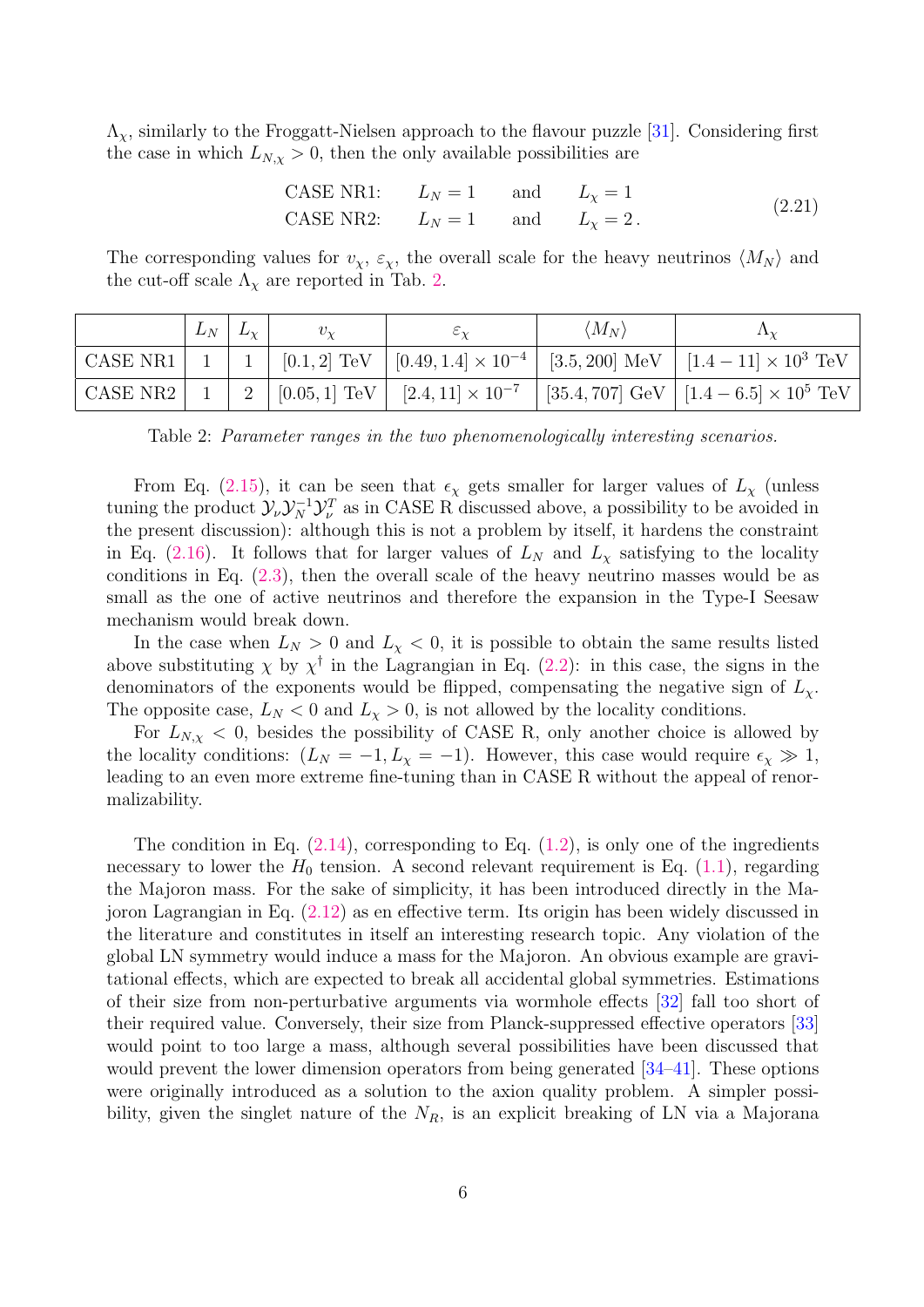mass term at the Lagrangian level. The Majoron would thus develop a mass slightly below this breaking scale from its coupling to the  $N_R$  through self-energy diagrams. In this work we will remain agnostic to the origin of the Majoron mass, and a value consistent with Eq.  $(1.1)$  will be assumed.

Besides the Majoron, also the radial component of  $\chi$  is present in the spectrum and does play a role modifying the Higgs scalar potential. Indeed, the most general scalar potential containing H and  $\chi$  can be written as

$$
V(H, \chi) = -\mu^2 H^{\dagger} H + \lambda (H^{\dagger} H)^2 - \mu_{\chi}^2 \chi^* \chi + \lambda_{\chi} (\chi^* \chi)^2 + g H^{\dagger} H \chi^* \chi \tag{2.22}
$$

The minimisation of such potential leads to VEVs for the two fields that read

$$
v^{2} = \frac{4\lambda_{\chi}\mu^{2} - 2g\mu_{\chi}^{2}}{4\lambda\lambda_{\chi} - g^{2}}, \qquad v_{\chi}^{2} = \frac{4\lambda\mu_{\chi}^{2} - 2g\mu^{2}}{4\lambda\lambda_{\chi} - g^{2}}.
$$
 (2.23)

The parameters of this scalar potential need to be such that  $v$  takes the electroweak value and  $v<sub>x</sub>$  acquires the values in Tab. [2.](#page-6-0)

Due to the mixed quartic term, the two physical scalar fields h and  $\sigma$  mix in the broken phase and the mass matrix describing this mixing is given by

$$
\mathcal{M}^2 = \left(\begin{array}{cc} 2\,\lambda\,v^2 & g\,v\,v_{\chi} \\ g\,v\,v_{\chi} & 2\,\lambda_{\chi}\,v_{\chi}^2 \end{array}\right) . \tag{2.24}
$$

The two eigenvalues that arise after diagonalising this mass matrix are the following

<span id="page-7-0"></span>
$$
M_{h,\sigma}^2 = \lambda v^2 + \lambda_\chi v_\chi^2 \pm \left(\lambda v^2 - \lambda_\chi v_\chi^2\right) \sqrt{1 + \tan^2 2\vartheta},\tag{2.25}
$$

where

$$
\tan 2\theta = \frac{g \, v \, v_{\chi}}{\lambda_{\chi} v_{\chi}^{2} - \lambda v^{2}} \,. \tag{2.26}
$$

The lightest mass in Eq. [\(2.25\)](#page-7-0) corresponds to the eigenstate mainly aligned with the SM Higgs, while the heaviest state is mainly composed of the radial component of  $\chi$ . Its mass can be as small as a few hundred GeV or much larger than the TeV. From the relation between the mixed quartic coupling  $q$  and the physical parameters,

$$
g = \frac{M_{\sigma}^2 - M_h^2}{2 v v_{\chi}} \sin 2\vartheta, \qquad (2.27)
$$

it is possible to straightforwardly study the dependence of  $M_{\sigma}$  with the other model parameters. Notice that the mixing parameter  $\vartheta$  is constrained by LHC data to be [\[42\]](#page-20-1)

<span id="page-7-1"></span>
$$
\sin^2 \vartheta \lesssim 0.11\,,\tag{2.28}
$$

from a  $\sqrt{s} = 13 \text{ TeV}$  analysis of Higgs signal strengths with 80 fb<sup>-1</sup> of integrated luminosity.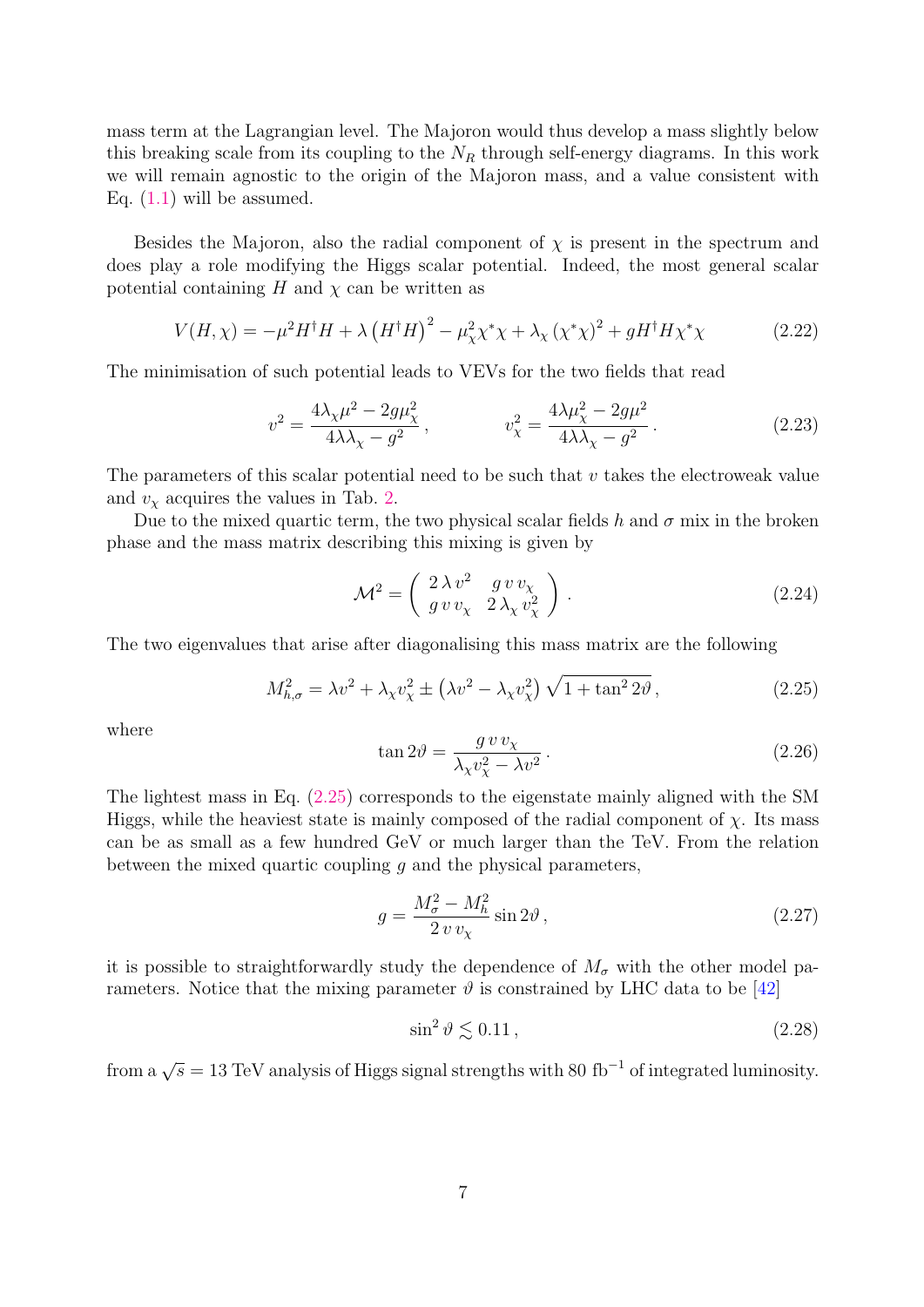<span id="page-8-1"></span>

Figure 1:  $M_{\sigma}$  vs. g parameter space, fixing  $v = 246 \text{ GeV}$ ,  $M_h = 125 \text{ GeV}$  and taking three values for LN breaking scale,  $v_x = \{50 \text{ GeV}, 100 \text{ GeV}, 2 \text{ TeV}\}\.$  The white area is the one allowed by the bound in Eq. [\(2.28\)](#page-7-1), while the green region is the excluded one. The dashed line correspond to the bound in Eq. [\(4.13\)](#page-15-0), being the area above such line allowed.

As shown in Fig. [1,](#page-8-1)  $M_{\sigma}$  can reach very large values, without requiring any fine-tuning on g. On the contrary, very small  $M_{\sigma}$  can only be achieved for g close to zero. It is then natural to focus on the case in which  $\sigma$  is massive enough to be safely integrated out. This will be the case in the rest of the paper.

The mechanism illustrated in this section allows to soften the  $H_0$  tension explaining at the same time the lightness of the active neutrinos. In the next section, this mechanism will be embedded into a specific flavour model that allows to account for the Flavour Puzzle, without violating any bounds from flavour observables, and also contains a QCD axion that solves the Strong CP Problem.

## <span id="page-8-0"></span>3 The Majoron and Axion from a MFV Setup

Flavour models aim at describing the heterogeneity of the fermion masses and mixings through some underlying argument, such as a symmetry principle. The simplest proposal is known as the Froggatt-Nielsen model [\[31\]](#page-19-9) and consists in introducing a global Abelian symmetry to describe the flavour structure in the quark sector. Almost 25 years later, after the more precise measurements of neutrino oscillations and the introduction of the so-called Tri-Bimaximal mixing texture [\[43,](#page-20-2) [44\]](#page-20-3), whose main feature is a vanishing reactor mixing angle in the PMNS matrix, discrete symmetries were considered as an attractive approach to reproduce the observed pattern of all fermion masses and mixings [\[45–](#page-20-4)[52\]](#page-20-5). However, after the discovery, in 2011, of a relatively large reactor mixing angle [\[53–](#page-20-6)[57\]](#page-20-7), models based on discrete symmetries underwent a deep rethinking and other options also became popular. A few examples are Froggatt-Nielsen inspired models based on a simple  $U(1)$  [\[58](#page-20-8)[–60\]](#page-21-0) and models based on continuous non-Abelian symmetries. The latter include Minimal Flavour Violation (MFV) [\[61\]](#page-21-1) and its leptonic versions [\[62–](#page-21-2)[64\]](#page-21-3), which are based on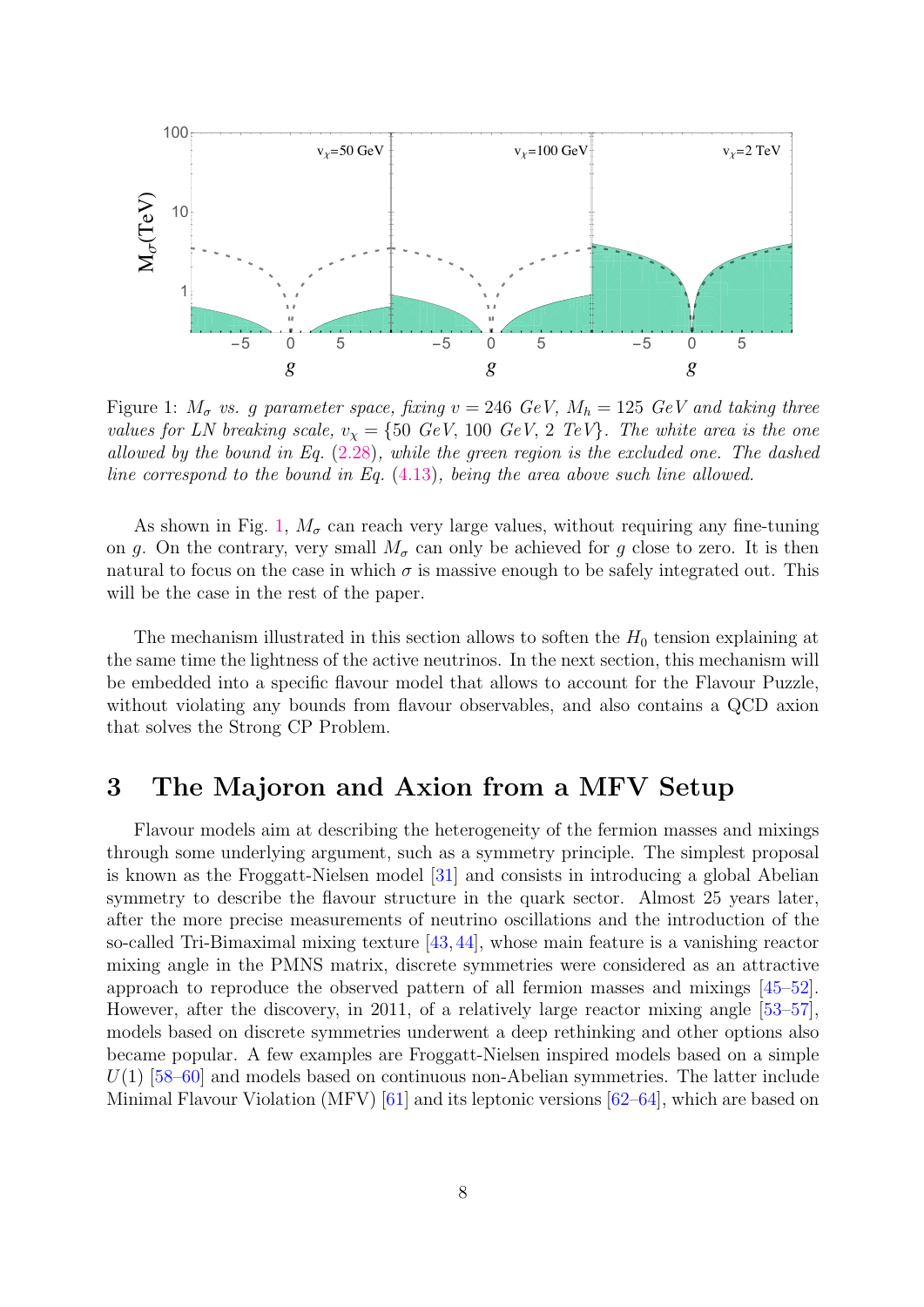a  $U(3)$  symmetry, smaller symmetries like  $U(2)$  [\[65,](#page-21-4) [66\]](#page-21-5), or an intermediate approach [\[67\]](#page-21-6).

The focus here will be the MFV setup, that will be shown to naturally suggest the presence of the Majoron and of a QCD axion. The key concept behind MFV is to require that any flavour and CP violation in physics Beyond the SM has the same origin as the one in the SM [\[68\]](#page-21-7). This idea has been formulated in terms of the symmetries of the kinetic terms in Ref. [\[61\]](#page-21-1). These symmetries are then broken by a series of fields that are also employed to describe fermion masses and mixings, as well as the suppressions associated to any non-renormalisable flavour violating operator. Considering the SM spectrum augmented by three RH neutrinos, the flavour symmetry of the corresponding kinetic terms is a product of a  $U(3)$  term for each fermion species,

$$
\mathcal{G}_F = U(3)^6. \tag{3.1}
$$

The non-Abelian terms are responsible for the intergenerational fermion mass hierarchies and of the mixing matrices, while the Abelian terms are associated to the hierarchies among the masses of the different third family fermions. The latter can be written as follows

$$
\mathcal{G}_F^A = U(1)_{q_L} \times U(1)_{u_R} \times U(1)_{d_R} \times U(1)_{\ell_L} \times U(1)_{e_R} \times U(1)_{N_R},\tag{3.2}
$$

where  $q_L$  refers to the LH quark doublets,  $u_R$  to the RH up-type quarks and  $d_R$  to the RH down-type quarks, while  $\ell_L$ ,  $e_R$  and  $N_R$  to the leptons as already introduced in the previous section. It is possible to rearrange this product, provided that the new combinations are still linearly independent, identifying among them baryon number, LN, weak hypercharge and the Peccei-Quinn (PQ) [\[69\]](#page-21-8) symmetry:

<span id="page-9-0"></span>
$$
\mathcal{G}_F^A = U(1)_B \times U(1)_L \times U(1)_Y \times U(1)_{PQ} \times U(1)_{e_R} \times U(1)_{N_R}.
$$
\n
$$
(3.3)
$$

In the model described in this section, fermion charges under baryon number and hypercharge are assigned as in the SM, while the LN charges are given in Tab. [1.](#page-3-0) Moreover, PQ charges are chosen so as to explain the suppression of the bottom and  $\tau$  masses with respect to the top mass: only  $d_R$  and  $e_R$  transform under PQ, with a charge equal to 3. In an analogous way to LN, the PQ symmetry is formally exact at the Lagrangian level after introducing a second scalar field  $\Phi$  that transforms non-trivially only under PQ with a charge  $-1$ :

$$
\Phi = \frac{\rho + v_{\Phi}}{\sqrt{2}} e^{i \frac{a}{v_{\Phi}}},\tag{3.4}
$$

where  $\rho$  is the radial component, a is the angular one and  $v_{\Phi}$  is its VEV. Once this scalar field develops a VEV and electroweak symmetry gets broken, masses for bottom and  $\tau$  are generated, suppressed with respect to the top one. As a byproduct of this mechanism, the axion a is originated  $[70]$ . Finally, the last two symmetries in Eq.  $(3.3)$  do not play any role in this model and are explicitly broken.

The Lagrangian invariant under the aforementioned symmetries is the following:

$$
-\mathcal{L}_{Y} = \bar{q}_{L}\tilde{H}\mathcal{Y}_{u}u_{R} + \left(\frac{\Phi}{\Lambda_{\Phi}}\right)^{3}\bar{q}_{L}H\mathcal{Y}_{d}d_{R} + \left(\frac{\Phi}{\Lambda_{\Phi}}\right)^{3}\bar{\ell}_{L}H\mathcal{Y}_{e}e_{R} + + \left(\frac{\chi}{\Lambda_{\chi}}\right)^{\frac{1+x_{N}}{x_{\chi}}}\bar{\ell}_{L}\tilde{H}\mathcal{Y}_{\nu}N_{R} + \frac{1}{2}\left(\frac{\chi}{\Lambda_{\chi}}\right)^{\frac{2x_{N}-x_{\chi}}{x_{\chi}}} \chi\bar{N}_{R}^{c}\mathcal{Y}_{N}N_{R} + \text{h.c.},
$$
\n(3.5)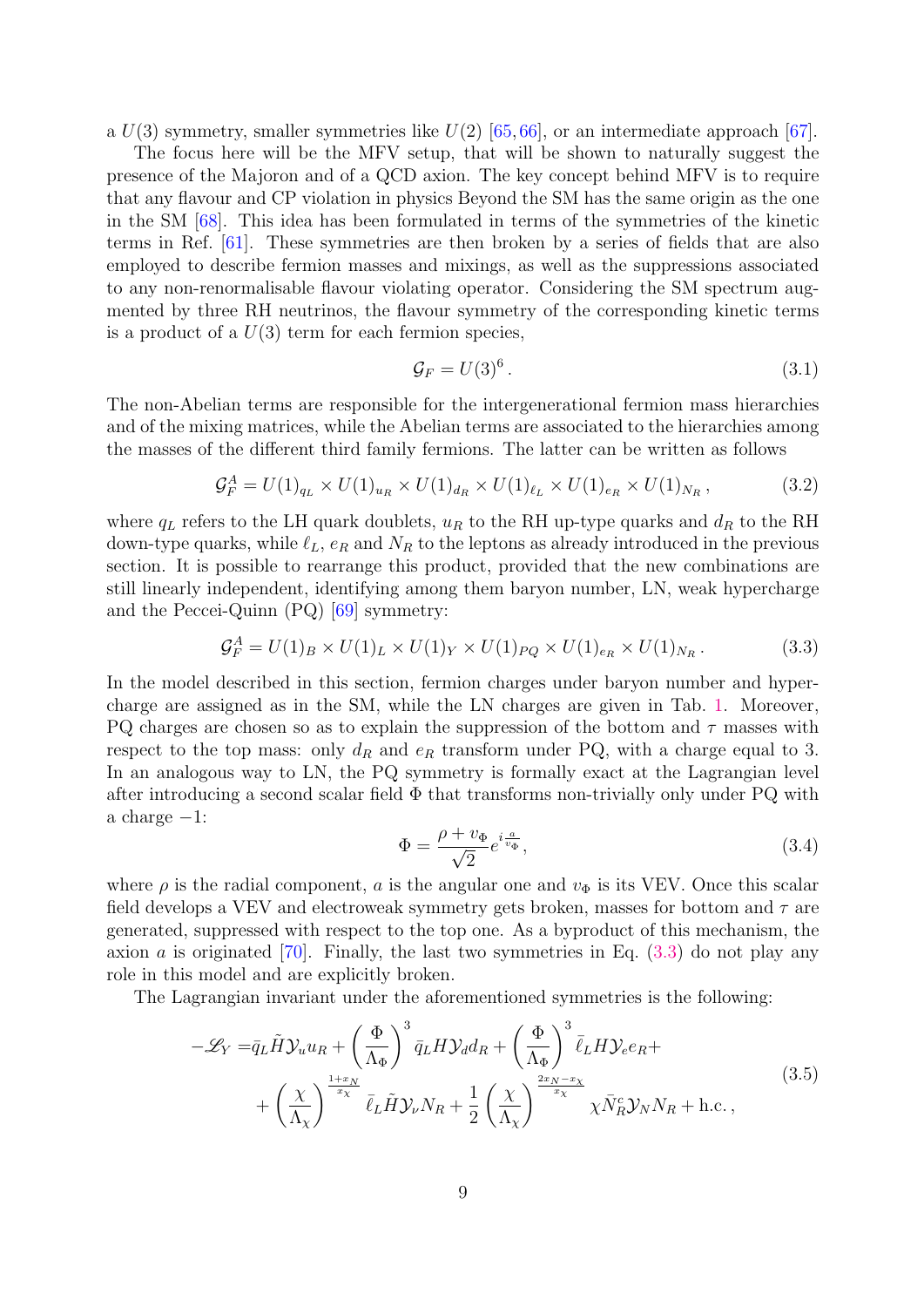where  $\Lambda_{\Phi}$  stands for the cut-off scale associated to the scalar field  $\Phi$ .

According to the MFV approach,  $\mathcal{Y}_{u,d,e,\nu,N}$  are not simple matrices, but are promoted to be spurion fields that do transform under the non-Abelian part of the flavour symmetry group  $\mathcal{G}_F$ . These fields can be thought of as dimensionless scalar fields that do not have kinetic terms, but acquire background values that play the role of VEVs. In the MFV approach, to reproduce correctly quark masses and mixings and charged lepton masses, the background values of  $\mathcal{Y}_{u,d,e}$  should read

$$
\langle \mathcal{Y}_u \rangle = c_t V^{\dagger} \operatorname{diag} \left( \frac{m_u}{m_t}, \frac{m_c}{m_t}, 1 \right),
$$
  

$$
\langle \mathcal{Y}_d \rangle = c_b \operatorname{diag} \left( \frac{m_d}{m_b}, \frac{m_s}{m_b}, 1 \right),
$$
  

$$
\langle \mathcal{Y}_e \rangle = c_\tau \operatorname{diag} \left( \frac{m_e}{m_\tau}, \frac{m_\mu}{m_\tau}, 1 \right),
$$
 (3.6)

where V is the CKM mixing matrix and  $c_i$  are order 1 parameters. The possible origin of these values is under study [\[71–](#page-21-10)[74\]](#page-21-11).

While these matrices present hierarchies among their entries, the ratios  $m_b/m_t$  and  $m_{\tau}/m_t$  are still not described within this approach, but can be explained by the spontaneous breaking of the PQ symmetry. Indeed, the overall scale of down-type quarks and charged leptons is multiplied by the cubic power of the ratio among the  $\Phi$  VEV and the cut-off  $\Lambda_{\Phi}$ . Assuming that this ratio is given by

$$
\frac{v_{\Phi}}{\sqrt{2}\Lambda_{\Phi}} \simeq 0.23\,,\tag{3.7}
$$

the  $m_b/m_t$  and  $m_{\tau}/m_t$  ratios are also correctly described.

Any non-renormalisable operator that describes flavour-violating processes should be invariant under the flavour symmetry. This is accomplished by inserting proper powers of the spurions: once they acquire their background values, the non-renormalisable operator under consideration gets suppressed. The main consequence is that the scale that can be studied considering flavour observables is at the level of  $1 - 10$  TeV  $[61, 75-85]$  $[61, 75-85]$  $[61, 75-85]$ , instead of 100 TeV in a generic case [\[86\]](#page-22-1), opening up the possibility of discovering New Physics (NP) at colliders.

For the neutrino sector, the discussion is slightly more complicated. Indeed, there are two spurions in the neutrino sector,  $\mathcal{Y}_{\nu}$  and  $\mathcal{Y}_{N}$ , and both enter in the definition of the active neutrino masses, see Eq. [\(2.7\)](#page-4-0). It follows that it is not possible to identify univocally either  $\mathcal{Y}_{\nu}$  or  $\mathcal{Y}_{N}$  in terms of neutrino masses and the PMNS matrix entries. Thus, the suppression in the non-renormalisable flavour violating operators cannot be directly linked to neutrino masses and mixings, losing the predictivity that characterizes the MFV approach in the quark sector. The solutions that have been proposed are to assume  $\mathcal{Y}_N \propto \mathbb{1}$  [\[62,](#page-21-2)[63\]](#page-21-13) or to consider  $\mathcal{Y}_{\nu}$  as a unitary matrix [\[64\]](#page-21-3).

I):  $\mathcal{G}_L^{NA} \to SU(3)_{\ell_L} \times SU(3)_{e_R} \times SO(3)_{N_R} \times CP$  [\[62,](#page-21-2)[63\]](#page-21-13).

Under the assumption that the three RH neutrinos are degenerate in mass, i.e.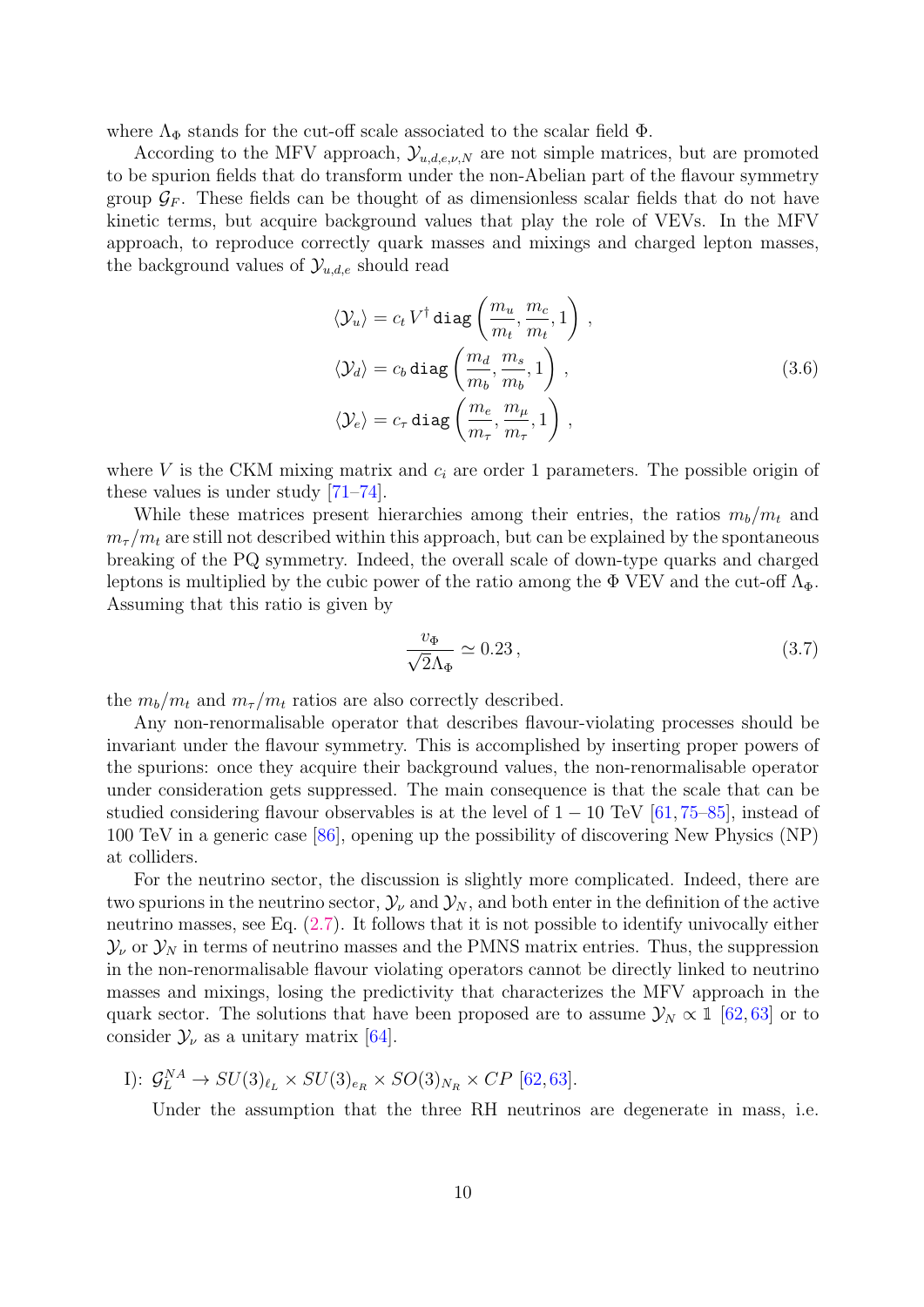$\mathcal{Y}_N \propto \mathbb{1}$ , then the non-Abelian symmetry associated to the RH neutrinos,  $SU(3)_{N_R}$ , is broken down to  $SO(3)_{N_R}$ . The additional assumption of no CP violation in the lepton sector is meant to force  $Y_{\nu}$  to be real<sup>[4](#page-11-0)</sup>. With these simplifications, the expression for the active neutrino mass in Eq.  $(2.7)$  simplifies to

$$
m_{\nu} = \frac{\varepsilon_{\chi}^{\frac{2+L_{\chi}}{L_{\chi}}}v^2}{\sqrt{2}v_{\chi}} \mathcal{Y}_{\nu} \mathcal{Y}_{\nu}^T,
$$
\n(3.8)

and all flavour changing effects involving leptons can be written in terms of  $\mathcal{Y}_{\nu}\mathcal{Y}_{\nu}^{T}$ and  $Y_e$ . These are the only relevant combinations entering any  $d = 6$  operator involving lepton fields and describing flavour violating effects. It follows that any flavour changing process can be predicted in terms of lepton masses and mixings.

Diagonalising  $m_{\nu}$  corresponds to diagonalising the product  $\langle V_{\nu} \rangle \langle V_{\nu} \rangle^{T}$  and, given the fact that the the lepton mixing angles are relatively large, then no hierarchies should be expected among the entries of  $\langle \mathcal{Y}_{\nu} \rangle \langle \mathcal{Y}_{\nu} \rangle^{T}$ , contrary to what happens in the quark case. Note that some setups, such as the so-called sequential dominance scenarios, obtain large mixing angles even if there exists a strong hierarchy among the Yukawa couplings [\[87\]](#page-22-2). However, this possibility is disfavoured by the general philosophy of MLFV. In the same spirit, the overall scale of this product is of  $\mathcal{O}(1)$ , as any explanation of the neutrino masses should reside in the model itself, and not be due to any fine-tuning.

II):  $\mathcal{G}_L^{NA} \to SU(3)_{\ell_L+N_R} \times SU(3)_{e_R}$  [\[64\]](#page-21-3).

Assuming that the three RH neutrinos transform as a triplet under the same symmetry group of the lepton doublets,

$$
\ell_L, N_R \sim (\mathbf{3}, 1)_{\mathcal{G}_L^{NA}} \qquad e_R \sim (1, \mathbf{3})_{\mathcal{G}_L^{NA}}, \tag{3.9}
$$

then Schur's Lemma guarantees that  $\mathcal{Y}_{\nu}$  transforms as a singlet of the symmetry group. Then,  $Y_{\nu}$  is a unitary matrix [\[88,](#page-22-3) [89\]](#page-22-4), which can always be rotated to the identity matrix by a suitable unitary transformation acting only on the RH neutrinos. The only meaningful quantities in this context are  $\mathcal{Y}_e$  and  $\mathcal{Y}_N$ , so neutrino masses and lepton mixings are encoded uniquely into  $Y_N$ ,

$$
m_{\nu} = \frac{\varepsilon_{\chi}^{\frac{2+L_{\chi}}{L_{\chi}}}v^2}{\sqrt{2}v_{\chi}} \mathcal{Y}_N^{-1}.
$$
\n(3.10)

Moreover, all flavour changing effects involving leptons can be written only in terms of  $Y_e$  and  $Y_N$ , and therefore any flavour changing process can be predicted in terms of lepton masses and mixings.

<span id="page-11-0"></span><sup>4</sup>Strictly speaking, the condition of CP conservation in the leptonic sector forces the Dirac CP phase to be equal to  $\delta_{CP}^{\ell} = \{0, \pi\}$  and the Majorana CP phases to be  $\alpha_{21,31} = \{0, \pi, 2\pi\}$ . However,  $Y_{\nu}$  is real only if  $\alpha_{21,31} = \{0, 2\pi\}$ , and therefore  $\alpha_{21,31} = \pi$  needs to be disregarded in order to guarantee predictivity. The CP conservation condition assumed in Refs. [\[62,](#page-21-2) [63\]](#page-21-13) is then stronger than the strict definition.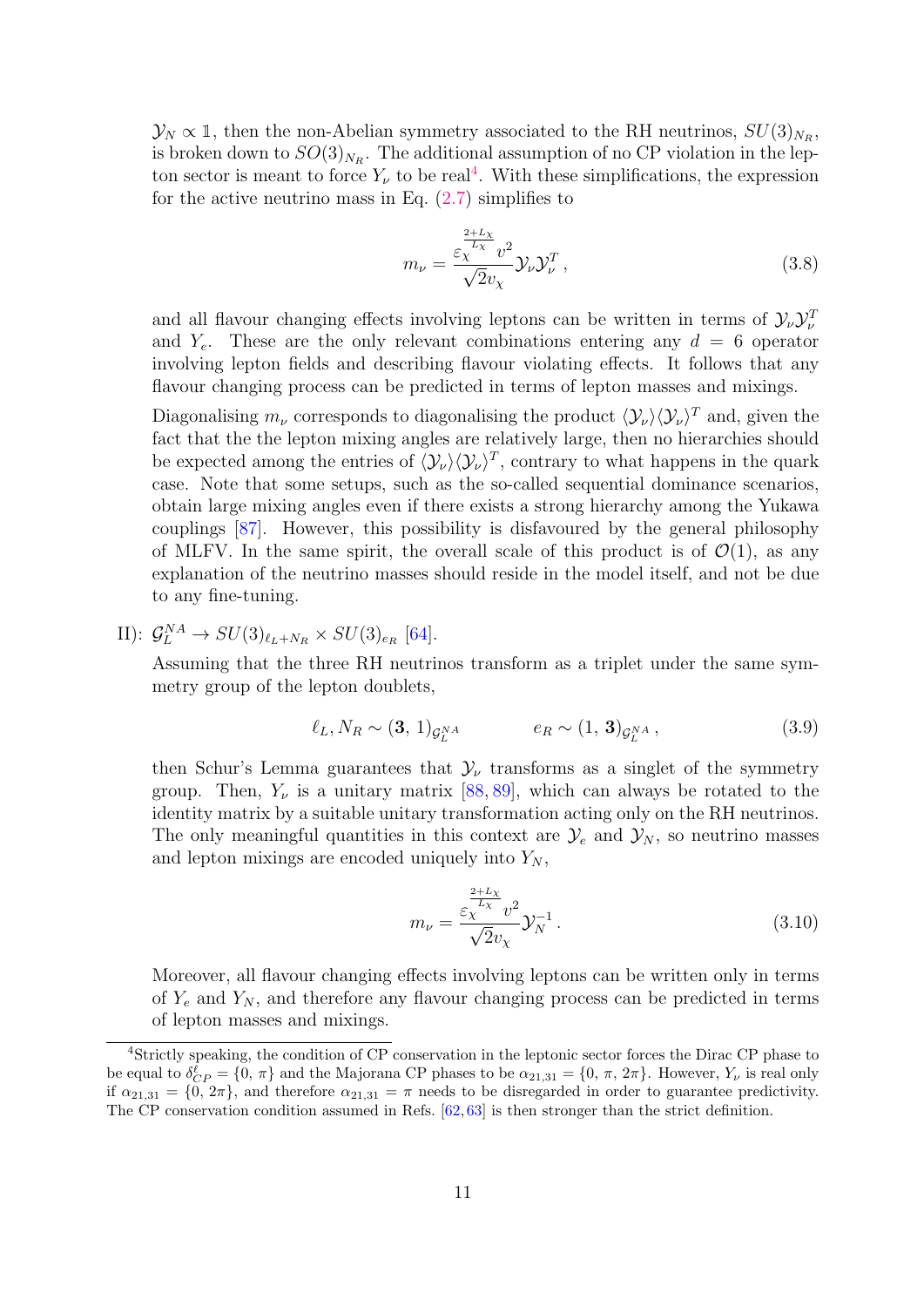As for the previous case, the diagonalisation of the active neutrino mass coincides with the diagonalisation of  $\langle \mathcal{Y}_N \rangle^{-1}$ , that therefore does not present any strong hierarchy among its entries. Moreover, its overall scale should be  $\mathcal{O}(1)$  according to the MLFV construction approach.

In both cases, the constraints on NP considering the present available data on flavour changing processes in the lepton sector are as low as a few TeV [\[62](#page-21-2)[–64,](#page-21-3) [90](#page-22-5)[–93\]](#page-22-6).

Once the PQ symmetry is spontaneously broken, the axion arises as its NGB and its Lagrangian can be written as

$$
\mathcal{L}_a = \frac{1}{2} \partial_\mu a \partial^\mu a - e^{\frac{3ia}{v_\Phi}} \overline{q}_L H \mathcal{Y}_d d_R - e^{\frac{3ia}{v_\Phi}} \overline{\ell}_L H \mathcal{Y}_e e_R + \frac{\alpha_s}{8\pi} \theta_{\text{QCD}} G^{a\mu\nu} \widetilde{G}^a_{\mu\nu},\tag{3.11}
$$

with  $\widetilde{G}^a_{\mu\nu} \equiv \frac{1}{2}$  $\frac{1}{2} \epsilon_{\mu\nu\rho\sigma} G^{a\rho\sigma}$  and  $\epsilon_{\mu\nu\rho\sigma}$  the totally antisymmetric tensor such that  $\epsilon_{1230} = 1$ . The last term is the well-known QCD  $\theta$ -term, allowed by the QCD Lagrangian, which constitutes a source of CP violation. The  $\theta_{\rm QCD}$  parameter contributes to the neutron electric dipole moment [\[94,](#page-22-7) [95\]](#page-22-8) and can thus be experimentally constrained [\[96\]](#page-22-9)

$$
\theta_{\rm QCD} \lesssim 10^{-10} \,. \tag{3.12}
$$

The presence of the axion naturally explains why  $\theta_{\rm QCD}$  is so small, providing a solution to the Strong CP problem: couplings of the axion to the gauge fields, and in particular to gluons, are generated at the quantum level and the  $\theta_{\rm QCD}$  parameter can be reabsorbed by an axion field redefinition [\[69,](#page-21-8) [97,](#page-22-10) [98\]](#page-22-11). The effective axion potential (see for example Ref. [\[99\]](#page-22-12)) predicts a vanishing VEV for the axion, that finally solves the Strong CP problem. Moreover, the same potential provides the axion with a mass,

$$
m_a \sim 6 \ \mu\text{eV} \left(\frac{10^{12} \text{ GeV}}{f_a}\right) \,,\tag{3.13}
$$

being  $f_a$  the axion scale, that is connected to the  $\Phi$  VEV in this model by the relation  $f_a = v_{\Phi}/9$ . For QCD axions, the most stringent constraint on  $f_a$  comes from the axion couplings to photons [\[100](#page-22-13)[–102\]](#page-22-14) and to electrons [\[103–](#page-23-0)[105\]](#page-23-1), which push its value to be larger than  $f_a \gtrsim 1.2 \times 10^7$  GeV and  $f_a \gtrsim 8 \times 10^8$  GeV, respectively.

Summarising, the Majoron together with axion constitute the natural Abelian completion of MFV scenarios. The Majoron does not affect (at tree level) the physics associated to the axion and the quark and charged lepton flavour physics. Thus, this model, besides describing fermion masses and mixings and solving the Strong CP problem, is able to alleviate the Hubble tension with the only inclusion of three RH neutrinos and two extra singlet scalars. In particular, as no fine-tuning is allowed within this approach on  $\langle \mathcal{Y}_{\nu} \rangle$ or  $\langle \mathcal{Y}_N \rangle$ , then only CASE NR1 and CASE NR2 are viable in the MFV framework. In the following section, the analysis of this model will be completed with the study of its phenomenological signatures.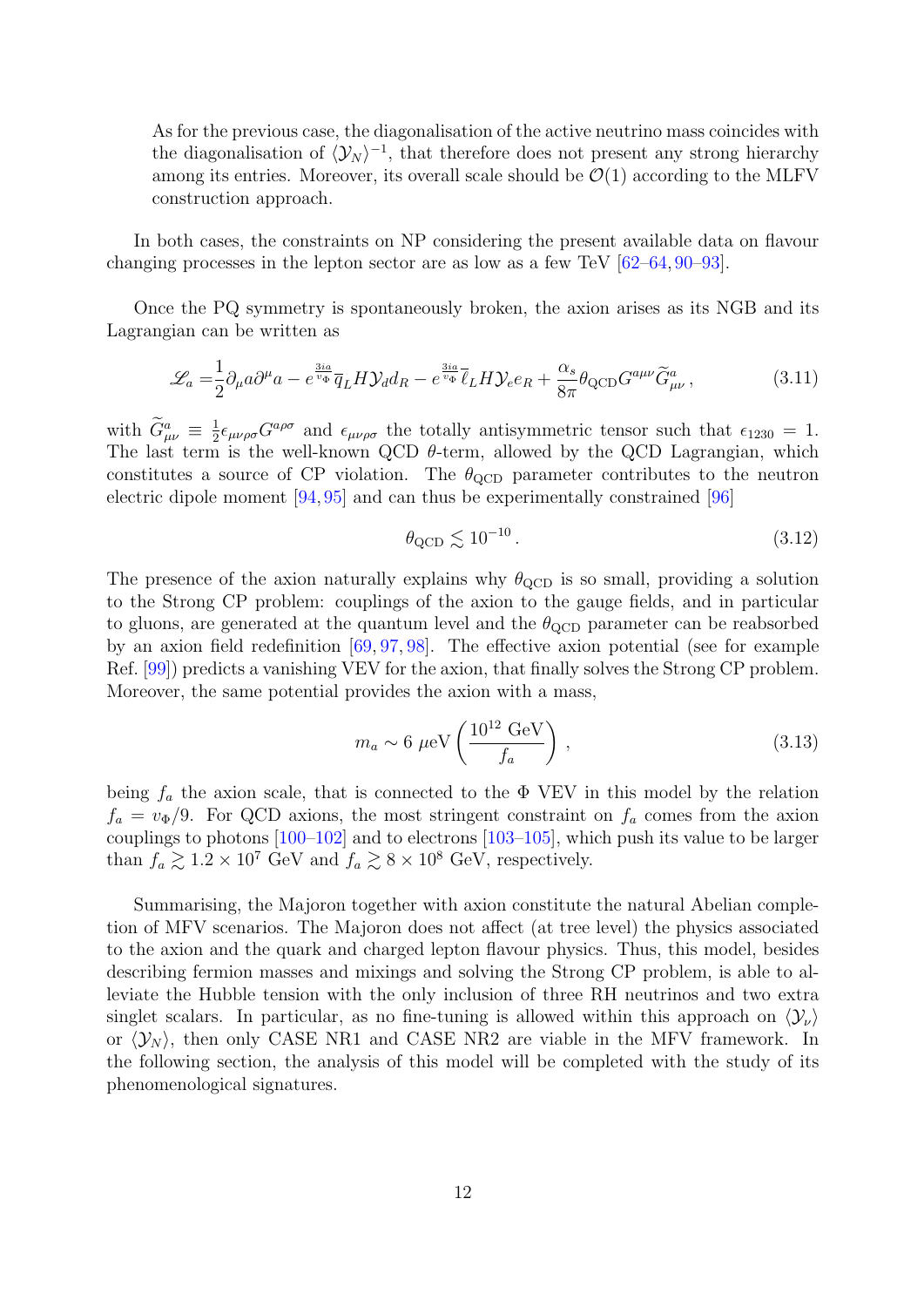## <span id="page-13-0"></span>4 Phenomenological Signatures

The only tree-level coupling of the Majoron is to neutrinos. However, at quantum level, couplings to gauge bosons, other SM fermions and the Higgs are originated.

## Coupling to photons

The searches for very light pseudoscalars, usually addressed to axions, can also apply to Majorons. In the range of masses in Eq.  $(1.1)$ , the strongest constraints on the effective coupling to photons are set by CAST [\[102\]](#page-22-14), which establishes the upper bound

$$
\lambda_{\omega\gamma\gamma} \lesssim 10^{-10} \text{ GeV}^{-1},\tag{4.1}
$$

where  $\lambda_{\omega\gamma\gamma}$  is defined as

<span id="page-13-1"></span>
$$
\mathcal{L}^{\text{low-energy}}_{\omega} \supset \frac{1}{4} \lambda_{\omega\gamma\gamma} \omega F^{\mu\nu} \tilde{F}_{\mu\nu}
$$
\n(4.2)

with  $\widetilde{F}_{\mu\nu} \equiv \frac{1}{2}$  $\frac{1}{2}\epsilon_{\mu\nu\rho\sigma}F^{\rho\sigma}$ .

As the Majoron does not couple at tree-level to charged particles, then the process  $\omega \rightarrow \gamma \gamma$  occurs only at two loops. Ref. [\[106\]](#page-23-2) provides an estimate for its decay width: under the assumption  $m_{\omega} \ll m_e$ ,

$$
\Gamma_{\omega \to \gamma\gamma} = \frac{\alpha^2}{1536^2 \pi^7} \frac{m_{\omega}^7}{v^2 m_e^4} \left( \text{Tr} \left[ \frac{m_D m_D^{\dagger}}{v v_{\chi}} \right] \right)^2 \tag{4.3}
$$

where  $\alpha \equiv e^2/4\pi$  and with  $m_D$  the Dirac neutrino mass matrix.

Computing the same process by means of the effective couplings in Eq. [\(4.2\)](#page-13-1),

$$
\Gamma_{\omega \to \gamma \gamma} = \frac{\lambda_{\omega \gamma \gamma}^2 m_{\omega}^3}{32\pi} \tag{4.4}
$$

it is then possible to match the two expressions for the  $\omega \rightarrow \gamma \gamma$  decay width providing the expression for the  $\lambda_{\omega\gamma\gamma}$  coupling:

$$
\lambda_{\omega\gamma\gamma} = \frac{\alpha m_{\omega}^2}{384\sqrt{2}\pi^3 m_e^2 v_\chi} \epsilon_{\chi}^{\frac{2+2L_N}{L_\chi}} \text{Tr} \left[ \mathcal{Y}_{\nu} \mathcal{Y}_{\nu}^{\dagger} \right] . \tag{4.5}
$$

Tab. [3](#page-14-0) shows the numerical estimations for the predicted values of the Majoron coupling to photons, assuming that the trace gives an  $\mathcal{O}(1)$  number, as already discussed: the experimental bound is still far from the theoretical prediction.

## Coupling to electrons.

Astrophysical measurements can also constrain Majoron couplings. Ref. [\[103\]](#page-23-0) provides an upper bound on the Majoron effective coupling to electrons

$$
\mathcal{L}^{\text{low-energy}}_{\omega} \supset i \lambda_{\omega ee} \,\omega \,\bar{e} \,e \,, \tag{4.6}
$$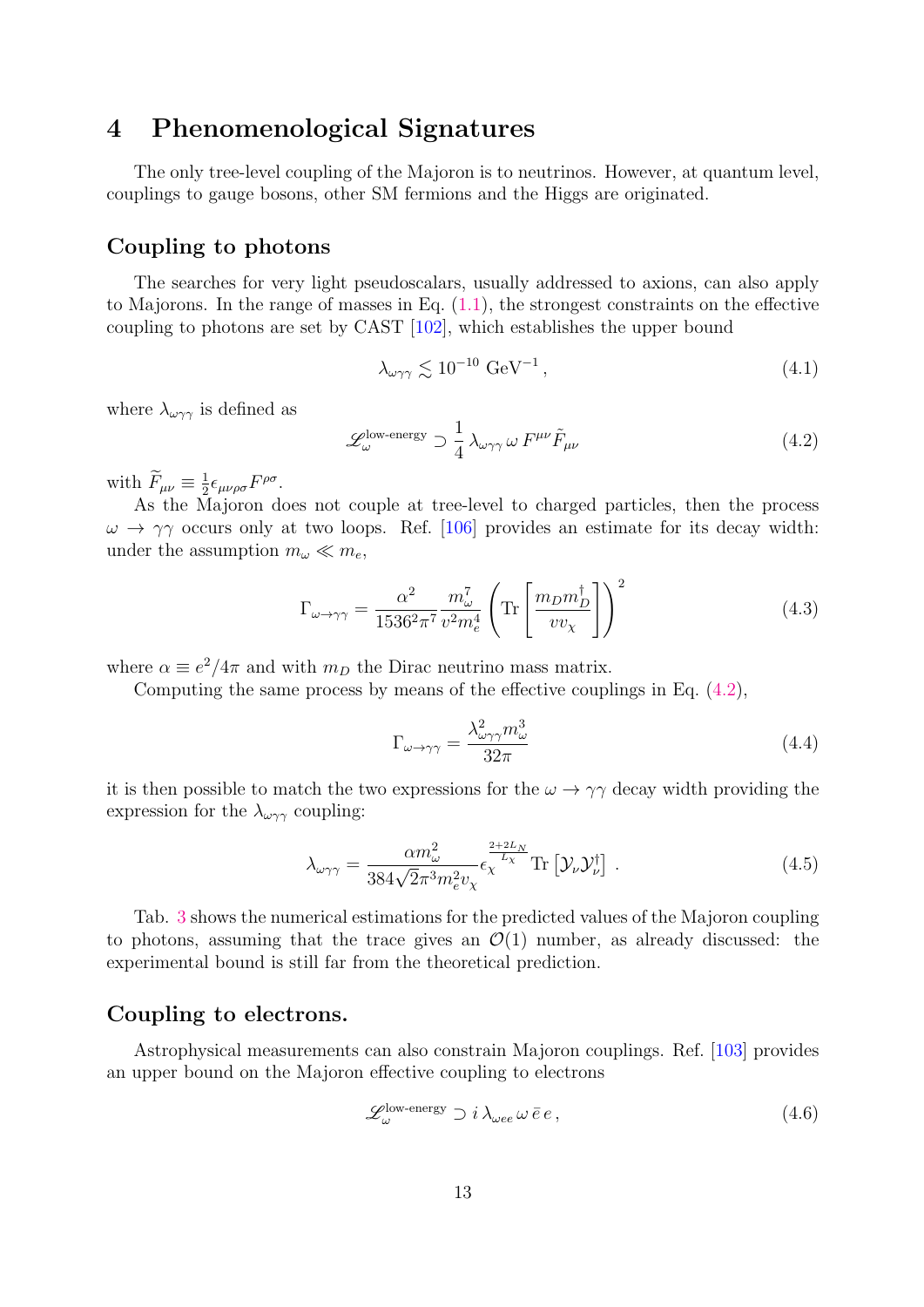<span id="page-14-0"></span>

|                   | $\Lambda_{\omega\gamma\gamma}$                                    | $\Lambda_{\omega ee}$ | Λωνν                   |
|-------------------|-------------------------------------------------------------------|-----------------------|------------------------|
| CASE NR1          | $[10^{-39}, 10^{-36}]$ GeV <sup>-1</sup>   $[10^{-25}, 10^{-24}]$ |                       | $[10^{-14}, 10^{-12}]$ |
| CASE NR2          | $[10^{-34}, 10^{-32}]$ GeV <sup>-1</sup>                          | $10^{-20}$            |                        |
| Exp. Upper bounds | $10^{-10}$ GeV <sup>-1</sup>                                      | $10^{-13}$            | $10^{-5}$              |

Table 3: Predictions for the Majoron effective couplings to electrons, photons and neutrinos, for the window of the parameter space where Hubble tension is alleviated. In the last line, the corresponding experimental upper bounds.

based on observations on Red Giants:

$$
\lambda_{\omega ee} < 4.3 \times 10^{-13} \,. \tag{4.7}
$$

The decay width of the Majoron to two electrons reads [\[106\]](#page-23-2)

$$
\Gamma_{\omega ee} \simeq \frac{1}{8\pi} |\lambda_{\omega ee}|^2 m_{\omega},\tag{4.8}
$$

where

$$
\lambda_{\omega ee} \simeq \frac{1}{8\pi^2} \frac{m_e}{v} \left( \left[ \frac{m_D m_D^{\dagger}}{v v_{\chi}} \right]_{11} - \frac{1}{2} \text{Tr} \left[ \frac{m_D m_D^{\dagger}}{v v_{\chi}} \right] \right) , \qquad (4.9)
$$

with  $[\ldots]_{11}$  standing for the  $(1,1)$  entry of the matrix in the brackets. Substituting explicitly the expression for  $m_D$ , the coupling becomes

$$
\lambda_{\omega ee} = \frac{1}{16\pi^2} \frac{m_e}{v_\chi} \frac{e^{\frac{2+2L_N}{L_\chi}}}{\left(\left[\mathcal{Y}_\nu \mathcal{Y}_\nu^\dagger\right]_{11} - \text{Tr}\left[\mathcal{Y}_\nu \mathcal{Y}_\nu^\dagger\right]\right)}\,. \tag{4.10}
$$

Assuming as before that the elements of the product  $\mathcal{Y}_{\nu} \mathcal{Y}_{\nu}^{\dagger}$  are  $\mathcal{O}(1)$  numbers, also the Majoron-electron coupling is predicted to be much smaller than the corresponding experimental bound, as shown in Tab. [3.](#page-14-0)

#### Coupling to neutrinos. Majoron emission in  $0\nu\beta\beta$  decays.

The tree level couplings of the Majoron to neutrinos does not have an impact only on cosmology, but may be relevant for low-energy terrestrial experiments. In particular, searches for neutrinoless-double-beta decay could also be sensitive to processes in which Majorons are produced, such as in KamLAND-Zen [\[107\]](#page-23-3) and NEMO-3 [\[108\]](#page-23-4) experiments.

Current measurements set a lower bound on the half-life of the neutrinoless-double-beta decay of the order of  $10^{24}$  years. In the particular case discussed here, where the Majoron could only be produced by the annihilation of two neutrinos (see Fig. [2\)](#page-15-1), this bound can be translated into a constraint on the Majoron-neutrino coupling [\[109\]](#page-23-5), such that

$$
\lambda_{\omega\nu\nu} < 10^{-5} \,, \tag{4.11}
$$

where  $\lambda_{\omega \nu \nu}$  is defined in Eq. [\(2.13\)](#page-5-4).

The predicted value of the Majoron-neutrino coupling can be read out in Tab. [3](#page-14-0) and it is much smaller than the corresponding experimental value and the bound from Planck [\[14\]](#page-18-5)  $(\lambda_{\omega \nu \nu} < \mathcal{O}(10^{-12})).$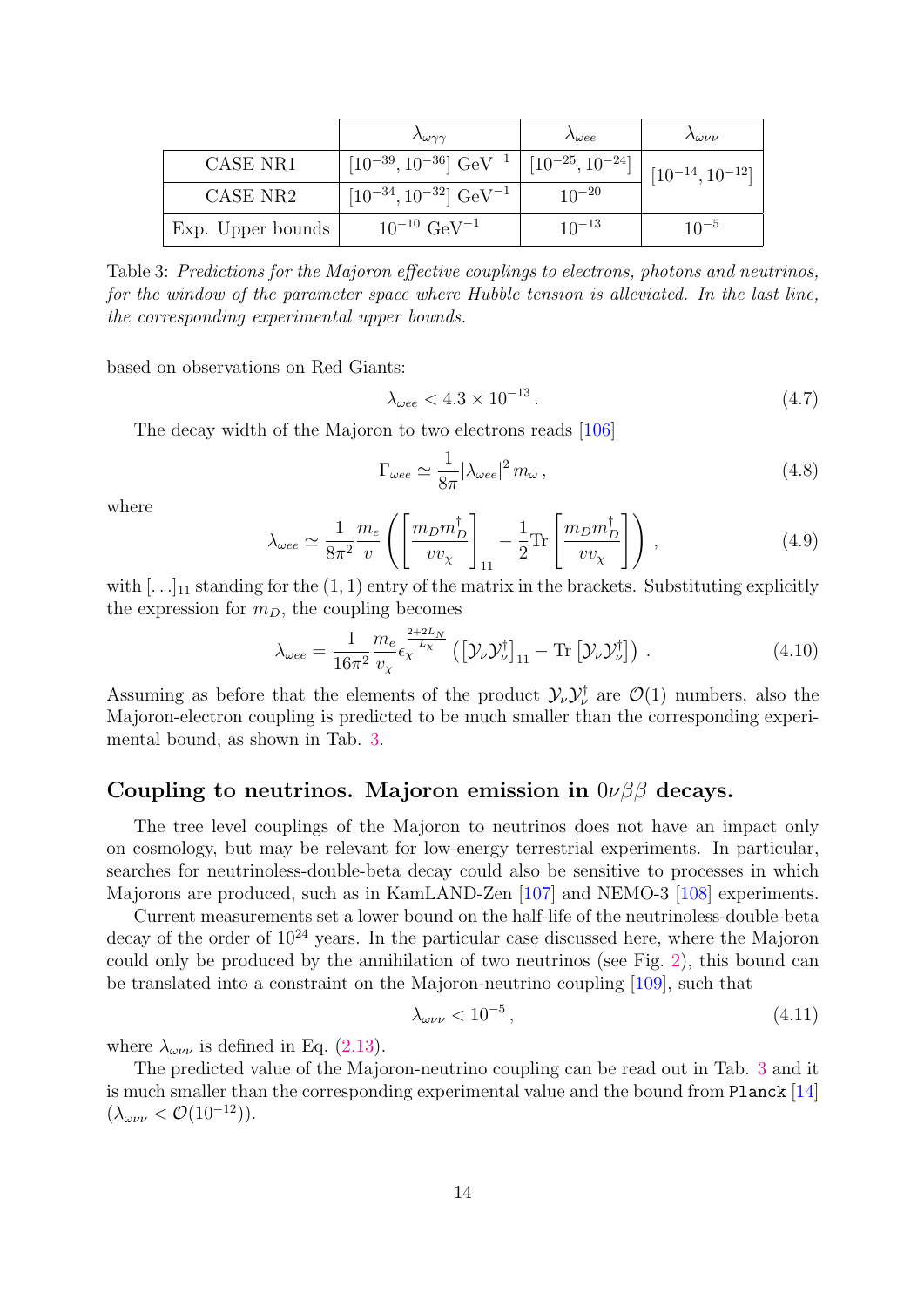

<span id="page-15-1"></span>Figure 2: Feynman Diagram for the neutrinoless-double-beta decay with the emission of a Majoron.

#### Coupling with the SM Higgs. Higgs invisible decay.

The Majoron-Higgs coupling follows due to the mixing between the radial component of  $\chi$  and the physical Higgs, as described at the end of Sect. [2.](#page-2-0) Indeed, expanding the kinetic term of the field  $\chi$ , a  $\sigma \omega \omega$  coupling arises that induces an effective coupling  $h \omega \omega$ , via the mixing  $\vartheta$ . This coupling opens up a new decay channel for the Higgs that contributes to the Higgs invisible decay observable. The width of this process is given by

$$
\Gamma_{h \to \omega\omega} = \frac{s_{\vartheta}^2 M_h^3}{32\pi v_{\chi}^2} \lesssim 0.8 \text{ MeV},\tag{4.12}
$$

where the last inequality has been obtained considering that the invisible Higgs decay width may constitute at most the 19% of its total width [\[110\]](#page-23-6).

This result can be translated into a strong bound on  $v_{\chi}$ , that reads

<span id="page-15-0"></span>
$$
\frac{v_{\chi}}{|s_{\vartheta}|} \gtrsim 5 \text{ TeV}. \tag{4.13}
$$

For a light  $\sigma$ , the mixing would be close to its current upper bound, Eq. [\(2.28\)](#page-7-1), and  $v<sub>x</sub>$  should be larger than ~ 1.5 TeV, which would exclude CASE NR2 and part of the parameter space of CASE NR1, see the dashed line in Fig. [1.](#page-8-1) However, as stated at the end of Sect. [2,](#page-2-0) the assumption made here is that  $\sigma$  is sufficiently heavy to be integrated out and this corresponds to much smaller values of the mixing angle  $\vartheta$ , relaxing in this way the bound on  $v_{\chi}$ .

#### 4.1 Heavy Neutrinos

In both cases discussed in Sect. [2,](#page-2-0) the heavy neutrino masses lie in ranges that may lead to detection in various experimental facilities. Neutrinos with masses ranging from tens to hundreds of MeV can be probed for and be potentially detected at beam dump or even near detectors of neutrino oscillation experiments [\[111–](#page-23-7)[118\]](#page-23-8), such as DUNE or SHiP, whereas those with masses in the range of tens to hundreds of GeV have interesting prospects of being produced at the LHC or future colliders [\[112,](#page-23-9) [119–](#page-23-10)[125\]](#page-24-0).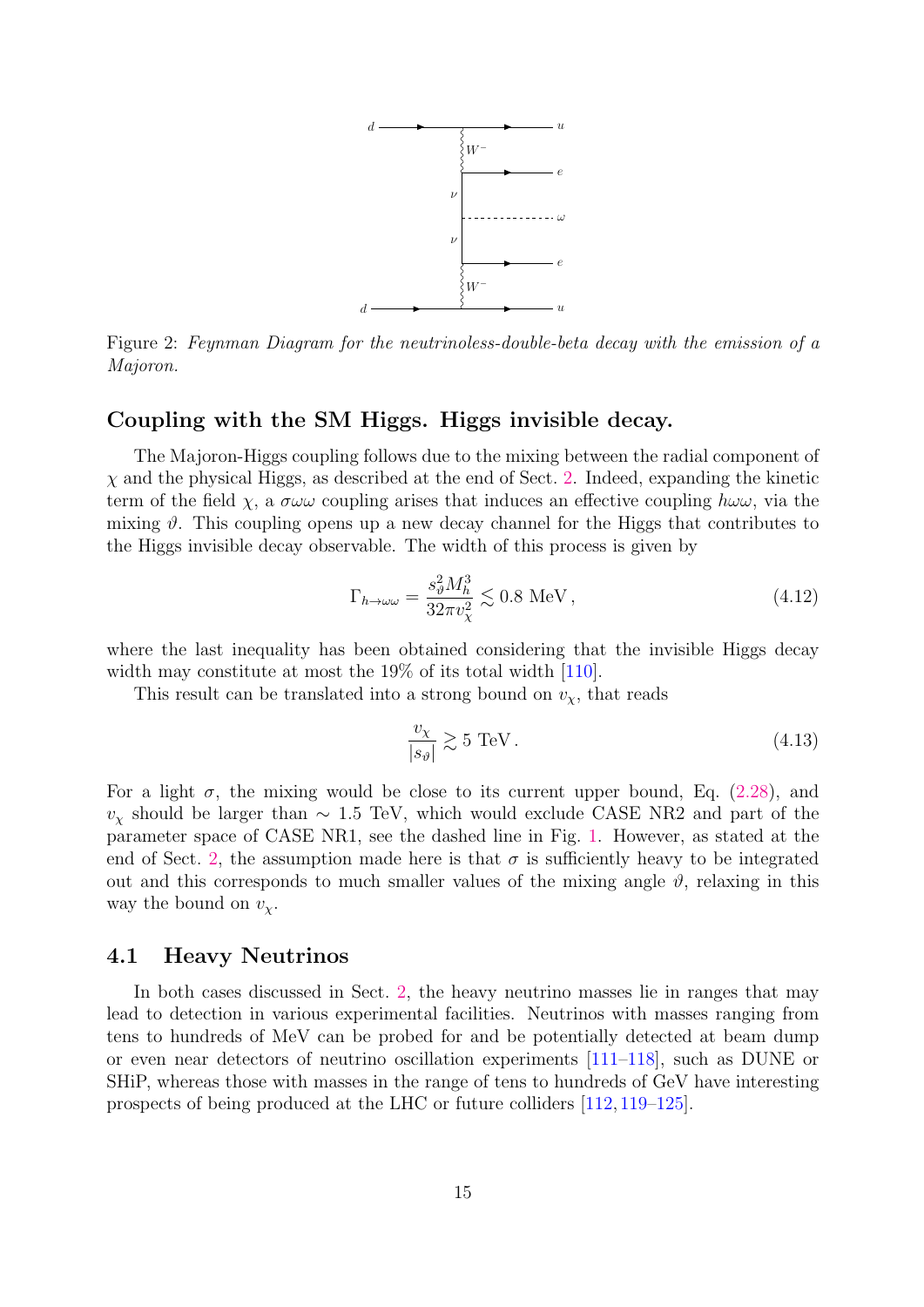On the other hand, given their extremely small couplings, the heavy neutrinos produced in the early Universe would not be Boltzmann suppressed when decoupled from the thermal bath, leading to an unacceptably large contribution to the relativistic degrees of freedom of the Universe after their subsequent decay [\[126–](#page-24-1)[130\]](#page-24-2). If their decay takes place before the onset of BBN, the decay products would quickly thermalise and BBN would then proceed as in the standard ΛCDM scenario. However, if the decay of the heavy neutrinos happens after BBN and neutrino decoupling, their contribution to the effective number of neutrinos would be too high and ruled out. If the decay takes place during BBN, the decay products could also alter the production of primordial helium and strong constraints also apply [\[131](#page-24-3)[–134\]](#page-24-4). This would be the situation of CASE NR1, for which the neutrino masses and mixings predict decay rates comparable to or larger than the onset of BBN. Conversely, the larger masses that characterize CASE NR2 lead to decays faster than BBN, eluding these cosmological constraints. Hence, BBN and CMB observations disfavor CASE NR1 unless the heavy neutrino decay is faster than BBN in some part of the parameter space or some other modification of the standard ΛCDM scenario is considered. Indeed, if the heavy neutrinos decay after BBN, for heavy neutrino masses in the range [3.5, 200] MeV, then the bound on the mixing is [\[130\]](#page-24-2):

$$
\sin^2 \theta_s \equiv \frac{\langle m_\nu \rangle}{\langle M_N \rangle} \lesssim 10^{-15} - 10^{-17},\tag{4.14}
$$

<span id="page-16-1"></span>much smaller than the expected value that can be read in Tab. [4.](#page-16-1)

| $\langle M_N \rangle$ | $\sin^2\theta_s$                                                                                                                                    | $\left\  \begin{array}{cc} \Gamma^Z_{N\to 3\nu} & \Gamma^{\omega}_{N\to 3\nu} \end{array}\right.$ |  |
|-----------------------|-----------------------------------------------------------------------------------------------------------------------------------------------------|---------------------------------------------------------------------------------------------------|--|
|                       | CASE NR1    [3.5, 200] MeV   [2.5 $\times$ 10 <sup>-10</sup> , 1.4 $\times$ 10 <sup>-8</sup> ]    $\mathcal{O}(10^{-38})$   $\mathcal{O}(10^{-68})$ |                                                                                                   |  |
|                       | CASE NR2    [35.4, 707] GeV   [7.1 × 10 <sup>-14</sup> , $1.4 \times 10^{-12}$ ]    $\mathcal{O}(10^{-27})$   $\mathcal{O}(10^{-66})$               |                                                                                                   |  |

Table 4: Expectation for the heavy neutrino mass and mixing between heavy and active neutrinos.

## <span id="page-16-0"></span>5 Conclusions

The Hubble tension may well be due to systematic uncertainties but it might point to a deviation from the ΛCDM model or an extension of the Standard Model of particle physics. In particular, the presence of a Majoron with couplings to the active neutrinos represents an interesting avenue to alleviate this tension. This paper is focussed on a mechanism where neutrino masses and the presence of a Majoron are explained by the spontaneous breaking of Lepton Number. Besides the introduction of three RH neutrinos and a new complex scalar singlet, three sets of Lepton Number charge assignments are identified that correctly explain the lightness of the active neutrinos and provide the Majoron with couplings that lower the Hubble tension from  $4.4\sigma$  down to  $2.5\sigma$ .

This mechanism is completely general and could be embedded in different types of flavour models. A compelling case presented here is the embedding in the Minimal (Lepton)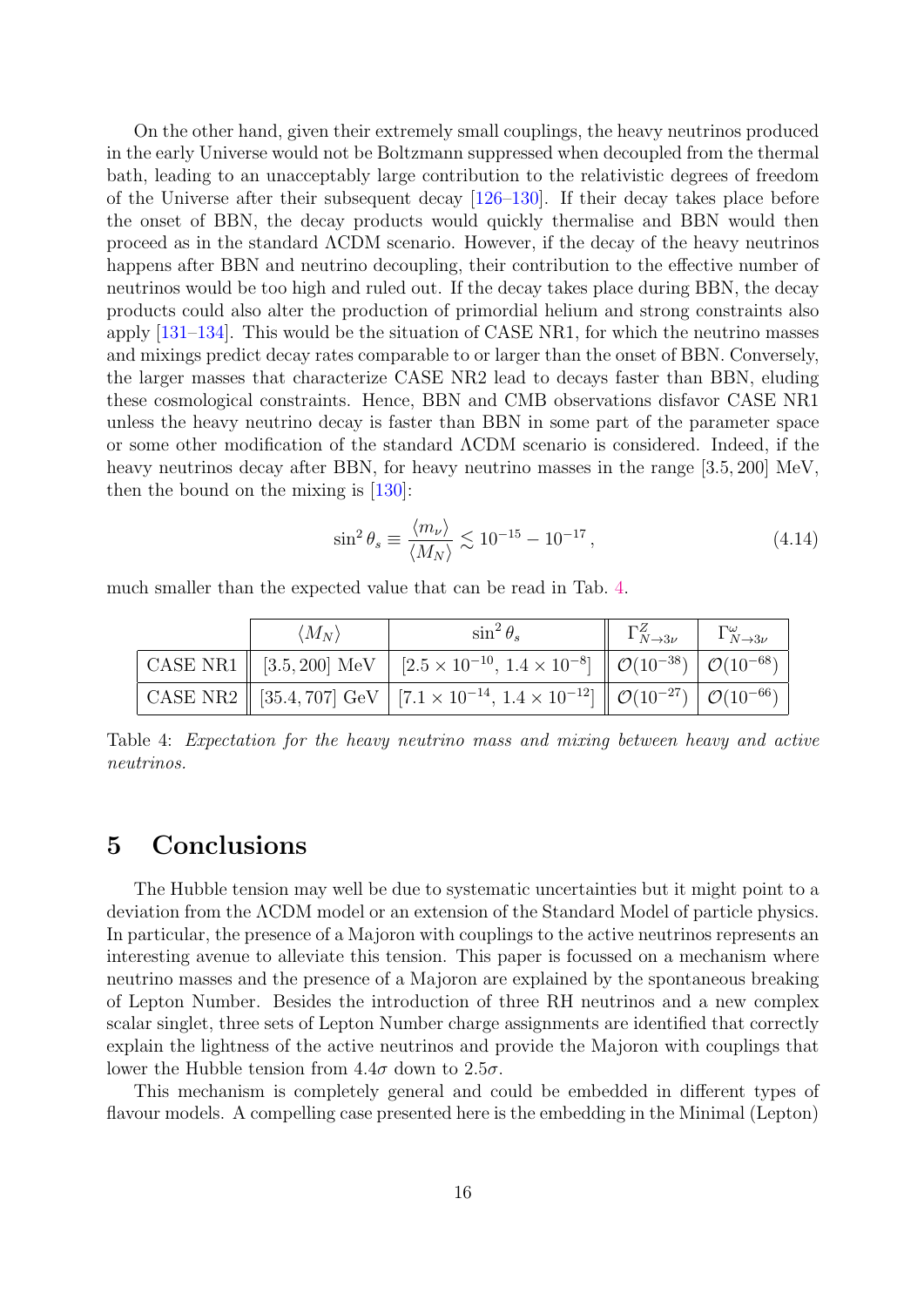Flavour Violating setup: Lepton Number is part of the complete flavour symmetry and therefore naturally arises in this context. The non-Abelian factors are mainly responsible of the intergenerational mass hierarchies and of the mixings, while Lepton Number, besides being associated to the Majoron, is involved in the explanation of the smallness of the active neutrino masses with respect to the top mass. The ratios between the bottom and  $\tau$  masses can be explained via the spontaneous breaking of the PQ symmetry, which completes the non-Abelian flavour symmetry together with Lepton Number. A QCD axion arises as a byproduct of the PQ symmetry breaking, allowing to solve the Strong CP problem within the same framework.

The Majoron only couples at tree level to neutrinos. The neutrinoless-double-beta decay represents a natural observable where to look for it, but the model prediction turns out to be much smaller than the current experimental sensitivity and much stronger constraints can be derived from its impact in neutrino free streaming and the effective number of neutrino species from CMB observations. Effective couplings to charged fermions and photons arise at one and two loops, respectively. For this reason, the model is not significantly constraint from CAST and Red Giant observations that otherwise provide stringent bounds for light pseudoscalars.

Due to the mixing between the physical Higgs and the radial degree of freedom of the scalar field producing the Majoron, the latter does couple to the Higgs. This has an impact on the invisible Higgs decay, that indeed provides a strong bound on the VEV of the new scalar, that is, on the Lepton Number breaking scale. However, a natural choice in the model is to assume the radial component to be sufficiently heavy to be integrated out, and correspondingly its mixing with the Higgs gets suppressed, relaxing the bound on the VEV.

Finally, heavy neutrinos are expected to be much lighter than in the traditional type-I Seesaw scenario, in the MeV or GeV ranges depending on the specific case considered. In these mass ranges the decay products of the neutrinos could significantly affect the evolution of the early Universe. Indeed, for masses in the MeV range, decays during Big Bang Nucleosynthesis could alter the production of primordial helium while later decays would imply too large an injection of relativistic species. Conversely, for neutrino masses above the GeV, their decays are typically faster than Big Bang Nucleosynthesis and the decay products thermalise without altering the rest of the thermal history of the Universe. This option is thus preferred with respect to the lighter masses.

The result is a model where fermion masses and mixings can be correctly described, protecting the flavour sector from large deviations from the standard predictions with a new physics scale of the order of a few TeV, solving the Strong CP problem and softening at the same time the Hubble tension. This model could be tested indirectly at colliders looking at the invisible Higgs decay and searching for relatively light heavy neutrinos or for the radial component of the scalar field that generates the Majoron.

## Acknowledgements

The authors acknowledge partial financial support by the Spanish MINECO through the Centro de excelencia Severo Ochoa Program under grant SEV-2016-0597, by the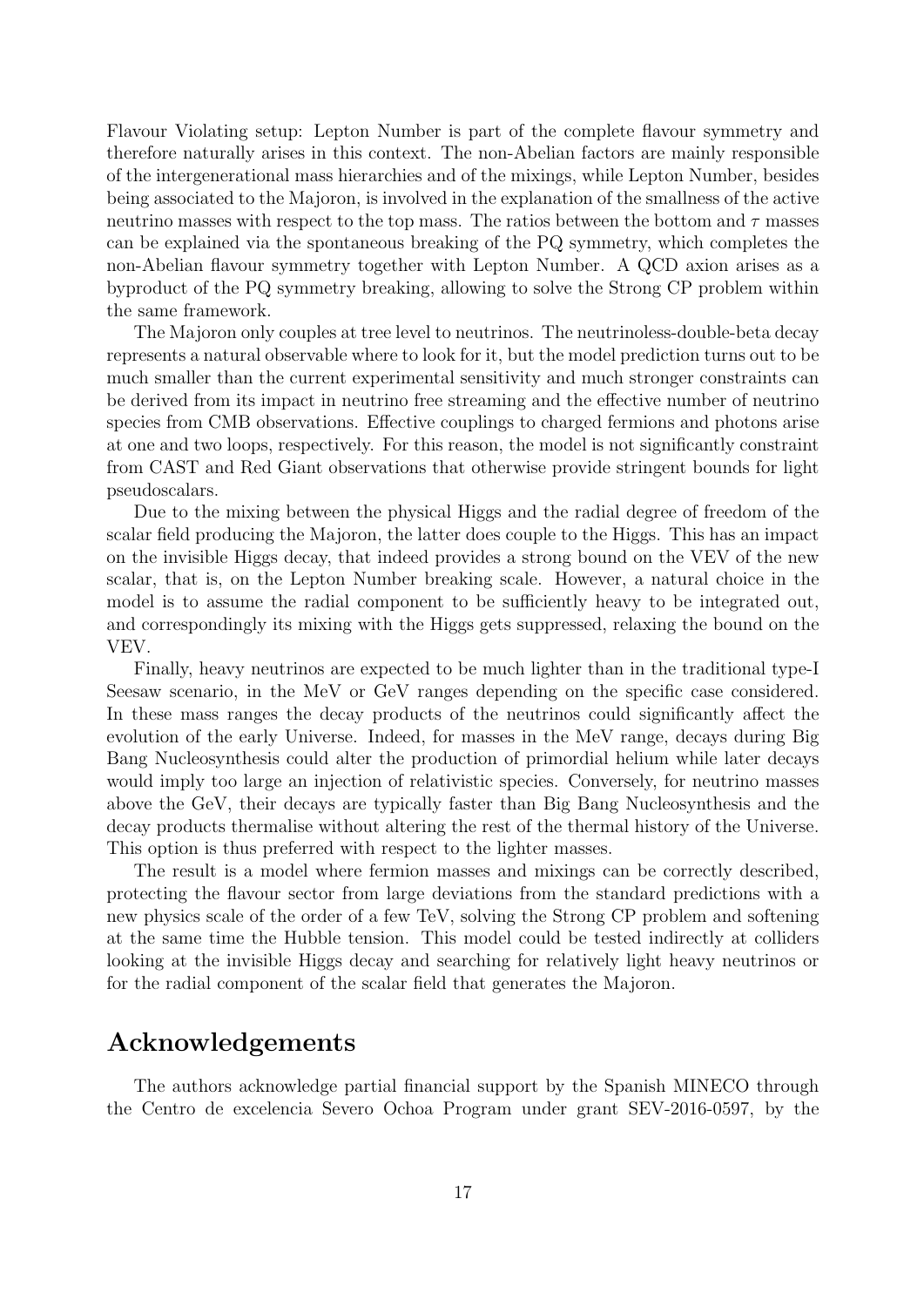Spanish "Agencia Estatal de Investigación"(AEI) and the EU "Fondo Europeo de Desarrollo Regional" (FEDER) through the projects FPA2016-78645-P and PID2019-108892RB-I00/AEI/10.13039/501100011033. This project has received support from the European Union's Horizon 2020 research and innovation programme under the Marie Sk bodowska-Curie grant agreement No 860881-HIDDeN. L.M. acknowledges partial financial support by the Spanish MINECO through the "Ramón y Cajal" programme (RYC-2015-17173).

## References

- <span id="page-18-0"></span>[1] L. Verde, T. Treu, and A. Riess, Tensions Between the Early and the Late Universe, [arXiv:1907.10625](http://xxx.arxiv.org/abs/1907.10625).
- <span id="page-18-1"></span>[2] K. C. Wong et. al., H0LiCOW XIII. A 2.4% measurement of  $H_0$  from lensed quasars: 5.3 $\sigma$  tension between early and late-Universe probes, [arXiv:1907.04869](http://xxx.arxiv.org/abs/1907.04869).
- <span id="page-18-2"></span>[3] Planck Collaboration, N. Aghanim et. al., Planck 2018 Results. VI. Cosmological Parameters, [arXiv:1807.06209](http://xxx.arxiv.org/abs/1807.06209).
- <span id="page-18-3"></span>[4] A. G. Riess, S. Casertano, W. Yuan, L. M. Macri, and D. Scolnic, *Large Magellanic Cloud Cepheid* Standards Provide a 1% Foundation for the Determination of the Hubble Constant and Stronger Evidence for Physics beyond  $\Lambda CDM$ , Astrophys. J. 876 (2019), no. 1 85, [[arXiv:1903.07603](http://xxx.arxiv.org/abs/1903.07603)].
- <span id="page-18-4"></span>[5] M. Archidiacono, S. Gariazzo, C. Giunti, S. Hannestad, R. Hansen, M. Laveder, and T. Tram, Pseudoscalar—Sterile Neutrino Interactions: Reconciling the Cosmos with Neutrino Oscillations, JCAP 08 (2016) 067, [[arXiv:1606.07673](http://xxx.arxiv.org/abs/1606.07673)].
- [6] P. Ko and Y. Tang, Light Dark Photon and Fermionic Dark Radiation for the Hubble Constant and the Structure Formation, Phys. Lett. B 762 (2016) 462–466, [[arXiv:1608.01083](http://xxx.arxiv.org/abs/1608.01083)].
- [7] E. Di Valentino, C. Bøehm, E. Hivon, and F. R. Bouchet, Reducing the H<sub>0</sub> and  $\sigma_8$  tensions with Dark Matter-neutrino interactions, Phys. Rev. D **97** (2018), no. 4 043513, [[arXiv:1710.02559](http://xxx.arxiv.org/abs/1710.02559)].
- [8] F. D'Eramo, R. Z. Ferreira, A. Notari, and J. L. Bernal, *Hot Axions and the H*<sub>0</sub> tension, JCAP 1811 (2018), no. 11 014, [[arXiv:1808.07430](http://xxx.arxiv.org/abs/1808.07430)].
- [9] P. Agrawal, F.-Y. Cyr-Racine, D. Pinner, and L. Randall, Rock 'N' Roll Solutions to the Hubble Tension, [arXiv:1904.01016](http://xxx.arxiv.org/abs/1904.01016).
- [10] P. Agrawal, G. Obied, and C. Vafa,  $H_0$  Tension, Swampland Conjectures and the Epoch of Fading Dark Matter, [arXiv:1906.08261](http://xxx.arxiv.org/abs/1906.08261).
- [11] S. Alexander and E. McDonough, Axion-Dilaton Destabilization and the Hubble Tension, Phys. Lett. B 797 (2019) 134830, [[arXiv:1904.08912](http://xxx.arxiv.org/abs/1904.08912)].
- [12] S. Ghosh, R. Khatri, and T. S. Roy, Dark Neutrino Interactions Phase Out the Hubble Tension, [arXiv:1908.09843](http://xxx.arxiv.org/abs/1908.09843).
- [13] M. Escudero, D. Hooper, G. Krnjaic, and M. Pierre, Cosmology with A Very Light  $L_{\mu} L_{\tau}$  Gauge Boson, JHEP 03 (2019) 071, [[arXiv:1901.02010](http://xxx.arxiv.org/abs/1901.02010)].
- <span id="page-18-5"></span>[14] M. Escudero and S. J. Witte, A CMB Search for the Neutrino Mass Mechanism and Its Relation to the Hubble Tension, Eur. Phys. J. C 80 (2020), no. 4 294, [[arXiv:1909.04044](http://xxx.arxiv.org/abs/1909.04044)].
- [15] G. B. Gelmini, A. Kusenko, and V. Takhistov, Hints of Sterile Neutrinos in Recent Measurements of the Hubble Parameter, [arXiv:1906.10136](http://xxx.arxiv.org/abs/1906.10136).
- [16] M. Park, C. D. Kreisch, J. Dunkley, B. Hadzhiyska, and F.-Y. Cyr-Racine, ΛCDM or self-interacting neutrinos: How CMB data can tell the two models apart, Phys. Rev.  $D$  100 (2019), no. 6 063524, [[arXiv:1904.02625](http://xxx.arxiv.org/abs/1904.02625)].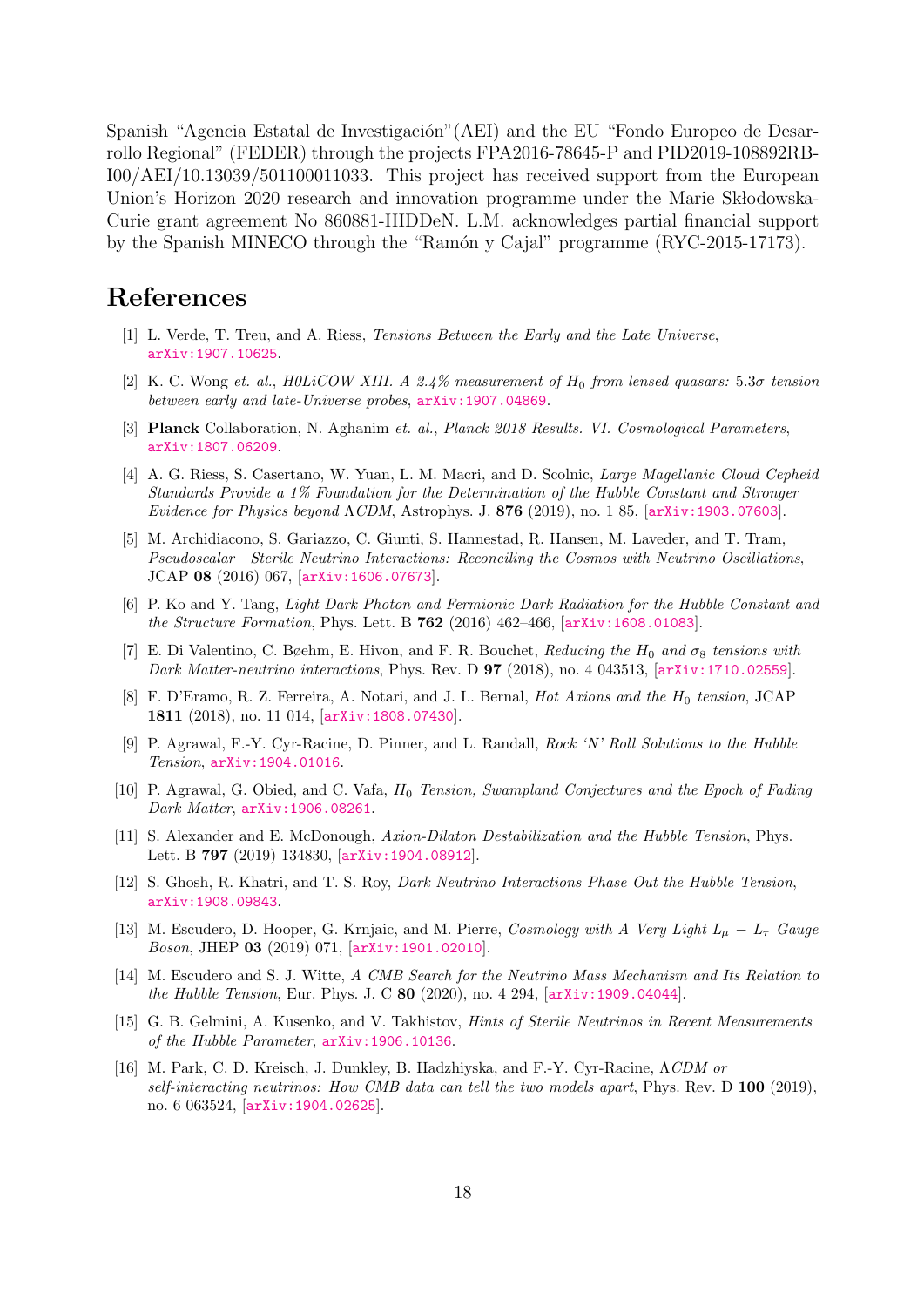- [17] C. D. Kreisch, F.-Y. Cyr-Racine, and O. Doré, *The Neutrino Puzzle: Anomalies, Interactions, and* Cosmological Tensions, Phys. Rev. D 101 (2020), no. 12 123505, [[arXiv:1902.00534](http://xxx.arxiv.org/abs/1902.00534)].
- <span id="page-19-0"></span>[18] T. L. Smith, V. Poulin, and M. A. Amin, Oscillating Scalar Fields and the Hubble Tension: a Resolution with Novel Signatures, Phys. Rev. D 101 (2020), no. 6 063523, [[arXiv:1908.06995](http://xxx.arxiv.org/abs/1908.06995)].
- <span id="page-19-1"></span>[19] Y. Chikashige, R. N. Mohapatra, and R. Peccei, Spontaneously Broken Lepton Number and Cosmological Constraints on the Neutrino Mass Spectrum, Phys. Rev. Lett. 45 (1980) 1926.
- [20] G. Gelmini and M. Roncadelli, Left-Handed Neutrino Mass Scale and Spontaneously Broken Lepton Number, Phys. Lett. B 99 (1981) 411–415.
- [21] H. M. Georgi, S. L. Glashow, and S. Nussinov, Unconventional Model of Neutrino Masses, Nucl. Phys. B 193 (1981) 297–316.
- <span id="page-19-2"></span>[22] J. Schechter and J. Valle, Neutrino Decay and Spontaneous Violation of Lepton Number, Phys. Rev. D 25 (1982) 774.
- <span id="page-19-3"></span>[23] Z. Chacko, L. J. Hall, T. Okui, and S. J. Oliver, CMB Signals of Neutrino Mass Generation, Phys. Rev. D 70 (2004) 085008, [[hep-ph/0312267](http://xxx.arxiv.org/abs/hep-ph/0312267)].
- <span id="page-19-4"></span>[24] **CMB-S4** Collaboration, K. N. Abazajian et. al., CMB-S4 Science Book, First Edition, [arXiv:1610.02743](http://xxx.arxiv.org/abs/1610.02743).
- <span id="page-19-5"></span>[25] S. Bashinsky and U. Seljak, Neutrino Perturbations in CMB Anisotropy and Matter Clustering, Phys. Rev. D 69 (2004) 083002, [[astro-ph/0310198](http://xxx.arxiv.org/abs/astro-ph/0310198)].
- <span id="page-19-6"></span>[26] E. Masso, F. Rota, and G. Zsembinszki, On Axion Thermalization in the Early Universe, Phys. Rev. D66 (2002) 023004, [[hep-ph/0203221](http://xxx.arxiv.org/abs/hep-ph/0203221)].
- [27] A. Salvio, A. Strumia, and W. Xue, Thermal Axion Production, JCAP 1401 (2014) 011, [[arXiv:1310.6982](http://xxx.arxiv.org/abs/1310.6982)].
- [28] R. Z. Ferreira and A. Notari, Observable Windows for the QCD Axion Through the Number of Relativistic Species, Phys. Rev. Lett. 120 (2018), no. 19 191301, [[arXiv:1801.06090](http://xxx.arxiv.org/abs/1801.06090)].
- <span id="page-19-7"></span>[29] F. Arias-Aragon, F. D'Eramo, R. Z. Ferreira, L. Merlo, and A. Notari, Cosmic Imprints of Xenon1T Axions, [arXiv:2007.06579](http://xxx.arxiv.org/abs/2007.06579).
- <span id="page-19-8"></span>[30] I. Esteban, M. Gonzalez-Garcia, M. Maltoni, T. Schwetz, and A. Zhou, The Fate of Hints: Updated Global Analysis of Three-Flavor Neutrino Oscillations, [arXiv:2007.14792](http://xxx.arxiv.org/abs/2007.14792).
- <span id="page-19-9"></span>[31] C. D. Froggatt and H. B. Nielsen, *Hierarchy of Quark Masses, Cabibbo Angles and CP Violation*, Nucl. Phys. B147 (1979) 277–298.
- <span id="page-19-10"></span>[32] R. Alonso and A. Urbano, *Wormholes and Masses for Goldstone Bosons*, JHEP 02 (2019) 136, [[arXiv:1706.07415](http://xxx.arxiv.org/abs/1706.07415)].
- <span id="page-19-11"></span>[33] E. K. Akhmedov, Z. Berezhiani, R. Mohapatra, and G. Senjanovic, Planck Scale Effects on the Majoron, Phys. Lett. B 299 (1993) 90–93, [[hep-ph/9209285](http://xxx.arxiv.org/abs/hep-ph/9209285)].
- <span id="page-19-12"></span>[34] B. A. Dobrescu, The Strong CP Problem Versus Planck Scale Physics, Phys. Rev. D 55 (1997) 5826–5833, [[hep-ph/9609221](http://xxx.arxiv.org/abs/hep-ph/9609221)].
- [35] B. Lillard and T. M. Tait, A High Quality Composite Axion, JHEP 11 (2018) 199, [[arXiv:1811.03089](http://xxx.arxiv.org/abs/1811.03089)].
- [36] A. Hook, S. Kumar, Z. Liu, and R. Sundrum, *The High Quality QCD Axion and the Lhc*, Phys. Rev. Lett. 124 (2020), no. 22 221801, [[arXiv:1911.12364](http://xxx.arxiv.org/abs/1911.12364)].
- [37] K. R. Dienes, E. Dudas, and T. Gherghetta, Invisible Axions and Large Radius Compactifications, Phys. Rev. D 62 (2000) 105023, [[hep-ph/9912455](http://xxx.arxiv.org/abs/hep-ph/9912455)].
- [38] K.-w. Choi, A QCD Axion from Higher Dimensional Gauge Field, Phys. Rev. Lett. 92 (2004) 101602, [[hep-ph/0308024](http://xxx.arxiv.org/abs/hep-ph/0308024)].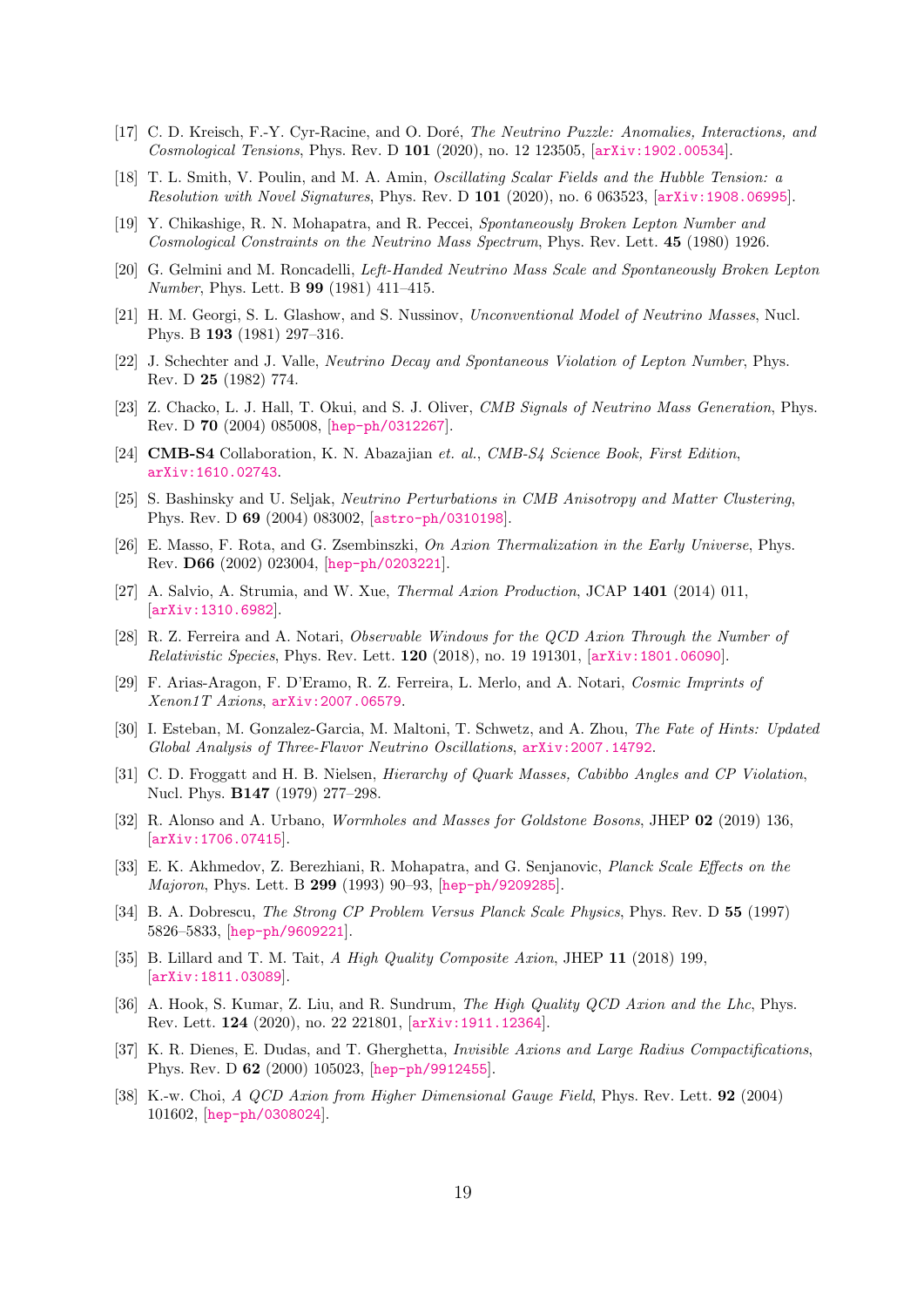- [39] P. Cox, T. Gherghetta, and M. D. Nguyen, A Holographic Perspective on the Axion Quality Problem, JHEP 01 (2020) 188, [[arXiv:1911.09385](http://xxx.arxiv.org/abs/1911.09385)].
- [40] H. Fukuda, M. Ibe, M. Suzuki, and T. T. Yanagida, A "gauged"  $U(1)$  Peccei–Quinn symmetry, Phys. Lett. B 771 (2017) 327–331, [[arXiv:1703.01112](http://xxx.arxiv.org/abs/1703.01112)].
- <span id="page-20-0"></span>[41] C. D. Carone and M. Merchand,  $T'$  models with high quality flaxions, Phys. Rev. D 101 (2020), no. 11 115032, [[arXiv:2004.02040](http://xxx.arxiv.org/abs/2004.02040)].
- <span id="page-20-1"></span>[42] ATLAS Collaboration, G. Aad et. al., Combined measurements of Higgs boson production and **ATLAS** Conaboration, G. Aad et. at., Comothed measurements of Inggs obson production and decay using up to 80 fb<sup>-1</sup> of proton-proton collision data at  $\sqrt{s} = 13$  TeV collected with the ATLAS experiment, Phys. Rev. D 101 (2020), no. 1 012002,  $\left[$ [arXiv:1909.02845](http://xxx.arxiv.org/abs/1909.02845).
- <span id="page-20-2"></span>[43] P. F. Harrison, D. H. Perkins, and W. G. Scott, Tri-Bimaximal Mixing and the Neutrino Oscillation Data, Phys. Lett. B530 (2002) 167, [[hep-ph/0202074](http://xxx.arxiv.org/abs/hep-ph/0202074)].
- <span id="page-20-3"></span>[44] Z.-z. Xing, Nearly Tri Bimaximal Neutrino Mixing and CP Violation, Phys. Lett. B533 (2002) 85–93, [[hep-ph/0204049](http://xxx.arxiv.org/abs/hep-ph/0204049)].
- <span id="page-20-4"></span>[45] E. Ma and G. Rajasekaran, Softly Broken A<sup>4</sup> Symmetry for Nearly Degenerate Neutrino Masses, Phys. Rev. D64 (2001) 113012, [[hep-ph/0106291](http://xxx.arxiv.org/abs/hep-ph/0106291)].
- [46] K. S. Babu, E. Ma, and J. W. F. Valle, Underlying  $A_4$  Symmetry for the Neutrino Mass Matrix and the Quark Mixing Matrix, Phys. Lett. B552 (2003) 207–213, [[hep-ph/0206292](http://xxx.arxiv.org/abs/hep-ph/0206292)].
- [47] G. Altarelli and F. Feruglio, Tri-Bimaximal Neutrino Mixing from Discrete Symmetry in Extra Dimensions, Nucl. Phys. B720 (2005) 64–88, [[hep-ph/0504165](http://xxx.arxiv.org/abs/hep-ph/0504165)].
- [48] H. Ishimori, T. Kobayashi, H. Ohki, Y. Shimizu, H. Okada, and M. Tanimoto, Non-Abelian Discrete Symmetries in Particle Physics, Prog. Theor. Phys. Suppl. 183 (2010) 1–163, [[arXiv:1003.3552](http://xxx.arxiv.org/abs/1003.3552)].
- [49] G. Altarelli, F. Feruglio, and L. Merlo, Tri-Bimaximal Neutrino Mixing and Discrete Flavour Symmetries, Fortsch. Phys. 61 (2013) 507–534, [[arXiv:1205.5133](http://xxx.arxiv.org/abs/1205.5133)].
- [50] D. Hernandez and A. Smirnov, Lepton Mixing and Discrete Symmetries, Phys. Rev. D 86 (2012) 053014, [[arXiv:1204.0445](http://xxx.arxiv.org/abs/1204.0445)].
- [51] W. Grimus and P. O. Ludl, Finite Flavour Groups of Fermions, J. Phys. **A45** (2012) 233001, [[arXiv:1110.6376](http://xxx.arxiv.org/abs/1110.6376)].
- <span id="page-20-5"></span>[52] S. F. King and C. Luhn, Neutrino Mass and Mixing with Discrete Symmetry, Rept. Prog. Phys. 76 (2013) 056201, [[arXiv:1301.1340](http://xxx.arxiv.org/abs/1301.1340)].
- <span id="page-20-6"></span>[53] T2K Collaboration, K. Abe et. al., Indication of Electron Neutrino Appearance from an Accelerator-Produced Off-Axis Muon Neutrino Beam, Phys. Rev. Lett. 107 (2011) 041801, [[arXiv:1106.2822](http://xxx.arxiv.org/abs/1106.2822)].
- [54] MINOS Collaboration, P. Adamson et. al., Improved Search for Muon-Neutrino to Electron-Neutrino Oscillations in Minos, Phys. Rev. Lett. 107 (2011) 181802, [[arXiv:1108.0015](http://xxx.arxiv.org/abs/1108.0015)].
- [55] **Double Chooz** Collaboration, Y. Abe *et. al., Indication for the Disappearance of Reactor Electron* Antineutrinos in the Double Chooz Experiment, Phys. Rev. Lett. 108 (2012) 131801, [[arXiv:1112.6353](http://xxx.arxiv.org/abs/1112.6353)].
- [56] Daya Bay Collaboration, F. P. An et. al., Observation of Electron-Antineutrino Disappearance at Daya Bay, Phys. Rev. Lett. 108 (2012) 171803, [[arXiv:1203.1669](http://xxx.arxiv.org/abs/1203.1669)].
- <span id="page-20-7"></span>[57] RENO Collaboration, J. K. Ahn et. al., Observation of Reactor Electron Antineutrino Disappearance in the Reno Experiment, Phys. Rev. Lett. 108 (2012) 191802, [[arXiv:1204.0626](http://xxx.arxiv.org/abs/1204.0626)].
- <span id="page-20-8"></span>[58] W. Buchmuller, V. Domcke, and K. Schmitz, Predicting  $\theta_{13}$  and the Neutrino Mass Scale from Quark Lepton Mass Hierarchies, JHEP 03 (2012) 008, [[arXiv:1111.3872](http://xxx.arxiv.org/abs/1111.3872)].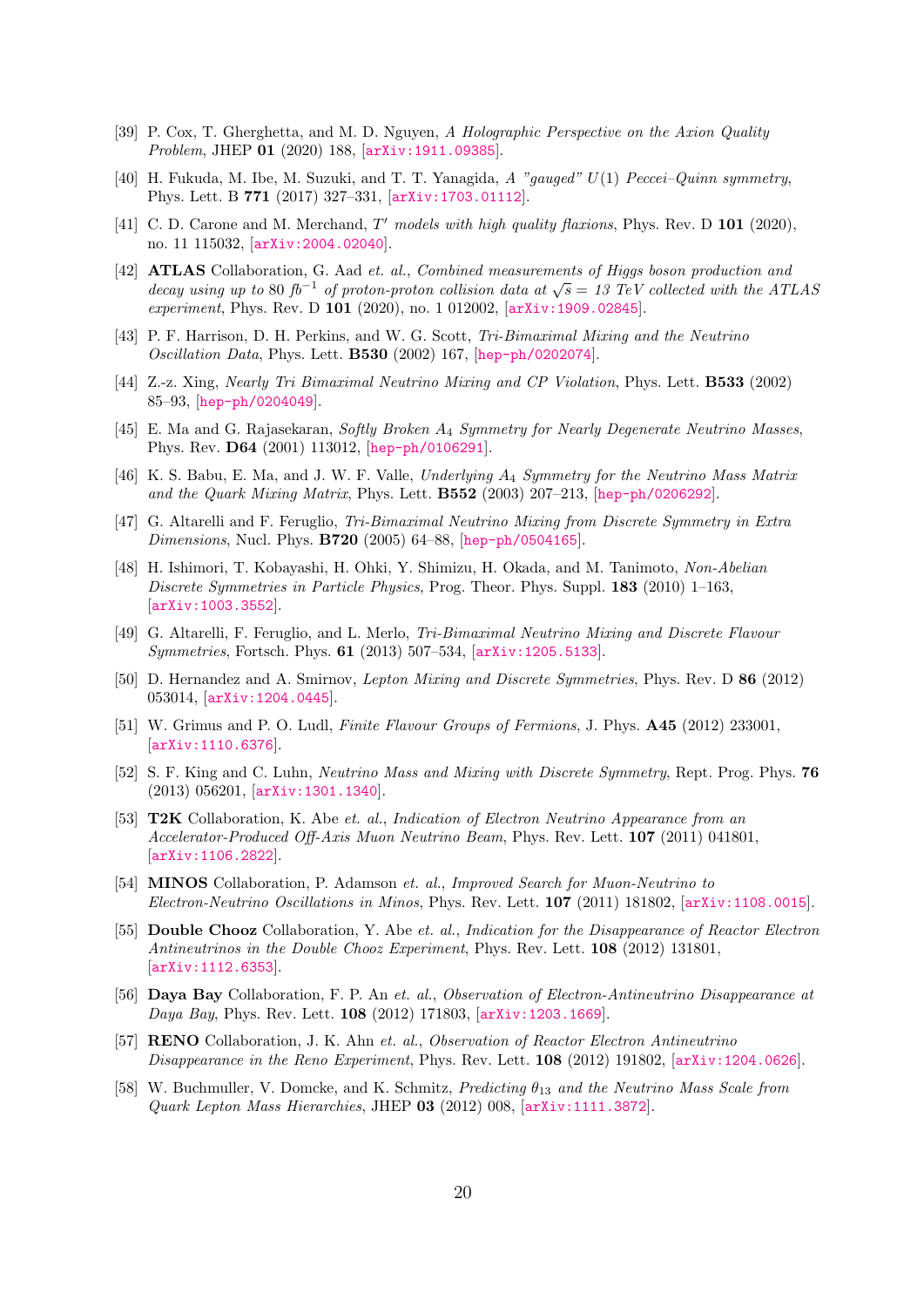- [59] G. Altarelli, F. Feruglio, I. Masina, and L. Merlo, Repressing Anarchy in Neutrino Mass Textures, JHEP 11 (2012) 139, [[arXiv:1207.0587](http://xxx.arxiv.org/abs/1207.0587)].
- <span id="page-21-0"></span>[60] J. Bergstrom, D. Meloni, and L. Merlo, Bayesian Comparison of U(1) Lepton Flavor Models, Phys. Rev. D89 (2014), no. 9 093021, [[arXiv:1403.4528](http://xxx.arxiv.org/abs/1403.4528)].
- <span id="page-21-1"></span>[61] G. D'Ambrosio, G. F. Giudice, G. Isidori, and A. Strumia, Minimal Flavor Violation: an Effective *Field Theory Approach*, Nucl. Phys. **B645** (2002) 155–187, [[hep-ph/0207036](http://xxx.arxiv.org/abs/hep-ph/0207036)].
- <span id="page-21-2"></span>[62] V. Cirigliano, B. Grinstein, G. Isidori, and M. B. Wise, Minimal Flavor Violation in the Lepton Sector, Nucl. Phys. B728 (2005) 121–134, [[hep-ph/0507001](http://xxx.arxiv.org/abs/hep-ph/0507001)].
- <span id="page-21-13"></span>[63] S. Davidson and F. Palorini, Various Definitions of Minimal Flavour Violation for Leptons, Phys. Lett. B642 (2006) 72–80, [[hep-ph/0607329](http://xxx.arxiv.org/abs/hep-ph/0607329)].
- <span id="page-21-3"></span>[64] R. Alonso, G. Isidori, L. Merlo, L. A. Munoz, and E. Nardi, Minimal Flavour Violation Extensions of the Seesaw, JHEP 06 (2011) 037, [[arXiv:1103.5461](http://xxx.arxiv.org/abs/1103.5461)].
- <span id="page-21-4"></span>[65] R. Barbieri, G. Isidori, J. Jones-Perez, P. Lodone, and D. M. Straub, U(2) and Minimal Flavour Violation in Supersymmetry, Eur. Phys. J.  $C71$  (2011) 1725,  $\ar{xiv:1105.2296}$ .
- <span id="page-21-5"></span>[66] G. Blankenburg, G. Isidori, and J. Jones-Perez, Neutrino Masses and LFV from Minimal Breaking of  $U(3)^5$  and  $U(2)^5$  Flavor Symmetries, Eur. Phys. J. C72 (2012) 2126, [[arXiv:1204.0688](http://xxx.arxiv.org/abs/1204.0688)].
- <span id="page-21-6"></span>[67] F. Arias-Aragón, C. Bouthelier-Madre, J. Cano, and L. Merlo, *Data Driven Flavour Model*, [arXiv:2003.05941](http://xxx.arxiv.org/abs/2003.05941).
- <span id="page-21-7"></span>[68] R. S. Chivukula and H. Georgi, Composite Technicolor Standard Model, Phys. Lett. B188 (1987) 99–104.
- <span id="page-21-8"></span>[69] R. D. Peccei and H. R. Quinn, CP Conservation in the Presence of Instantons, Phys. Rev. Lett. 38 (1977) 1440–1443.
- <span id="page-21-9"></span>[70] F. Arias-Aragon and L. Merlo, The Minimal Flavour Violating Axion, JHEP 10 (2017) 168, [[arXiv:1709.07039](http://xxx.arxiv.org/abs/1709.07039)].
- <span id="page-21-10"></span>[71] R. Alonso, M. B. Gavela, L. Merlo, and S. Rigolin, On the Scalar Potential of Minimal Flavour Violation, JHEP 07 (2011) 012, [[arXiv:1103.2915](http://xxx.arxiv.org/abs/1103.2915)].
- [72] R. Alonso, M. B. Gavela, D. Hernandez, and L. Merlo, On the Potential of Leptonic Minimal Flavour Violation, Phys. Lett. B715 (2012) 194–198, [[arXiv:1206.3167](http://xxx.arxiv.org/abs/1206.3167)].
- [73] R. Alonso, M. B. Gavela, D. Hernández, L. Merlo, and S. Rigolin, *Leptonic Dynamical Yukawa* Couplings, JHEP 08 (2013) 069, [[arXiv:1306.5922](http://xxx.arxiv.org/abs/1306.5922)].
- <span id="page-21-11"></span>[74] R. Alonso, M. B. Gavela, G. Isidori, and L. Maiani, Neutrino Mixing and Masses from a Minimum Principle, JHEP 11 (2013) 187, [[arXiv:1306.5927](http://xxx.arxiv.org/abs/1306.5927)].
- <span id="page-21-12"></span>[75] B. Grinstein, V. Cirigliano, G. Isidori, and M. B. Wise, Grand Unification and the Principle of Minimal Flavor Violation, Nucl. Phys. B763 (2007) 35–48, [[hep-ph/0608123](http://xxx.arxiv.org/abs/hep-ph/0608123)].
- [76] B. Grinstein, M. Redi, and G. Villadoro, Low Scale Flavor Gauge Symmetries, JHEP 11 (2010) 067, [[arXiv:1009.2049](http://xxx.arxiv.org/abs/1009.2049)].
- [77] T. Feldmann, See-Saw Masses for Quarks and Leptons in SU(5), JHEP 04 (2011) 043, [[arXiv:1010.2116](http://xxx.arxiv.org/abs/1010.2116)].
- [78] D. Guadagnoli, R. N. Mohapatra, and I. Sung, Gauged Flavor Group with Left-Right Symmetry, JHEP 04 (2011) 093, [[arXiv:1103.4170](http://xxx.arxiv.org/abs/1103.4170)].
- [79] M. Redi and A. Weiler, Flavor and CP Invariant Composite Higgs Models, JHEP 11 (2011) 108, [[arXiv:1106.6357](http://xxx.arxiv.org/abs/1106.6357)].
- [80] A. J. Buras, L. Merlo, and E. Stamou, The Impact of Flavour Changing Neutral Gauge Bosons on  $\bar{B} \to X_s \gamma$ , JHEP 08 (2011) 124, [[arXiv:1105.5146](http://xxx.arxiv.org/abs/1105.5146)].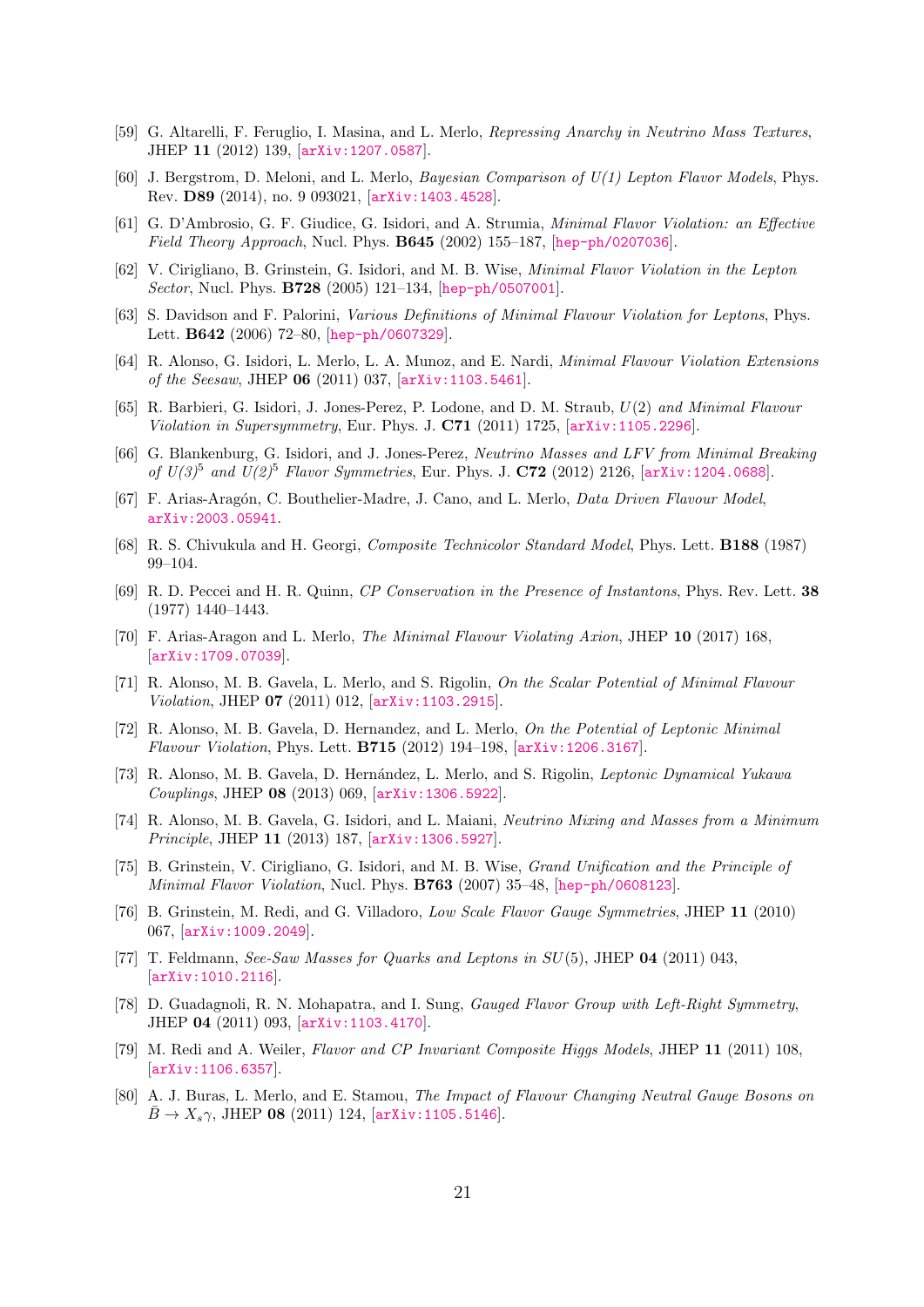- [81] A. J. Buras, M. V. Carlucci, L. Merlo, and E. Stamou, *Phenomenology of a Gauged SU*(3)<sup>3</sup> Flavour Model, JHEP 03 (2012) 088, [[arXiv:1112.4477](http://xxx.arxiv.org/abs/1112.4477)].
- [82] R. Alonso, M. B. Gavela, L. Merlo, S. Rigolin, and J. Yepes, Minimal Flavour Violation with Strong Higgs Dynamics, JHEP 06 (2012) 076, [[arXiv:1201.1511](http://xxx.arxiv.org/abs/1201.1511)].
- [83] R. Alonso, M. B. Gavela, L. Merlo, S. Rigolin, and J. Yepes, Flavor with a Light Dynamical "Higgs Particle", Phys. Rev. **D87** (2013), no. 5 055019,  $\vert \text{arXiv:1212.3307} \vert$  $\vert \text{arXiv:1212.3307} \vert$  $\vert \text{arXiv:1212.3307} \vert$ .
- [84] L. Lopez-Honorez and L. Merlo, Dark Matter Within the Minimal Flavour Violation Ansatz, Phys. Lett. B722 (2013) 135–143, [[arXiv:1303.1087](http://xxx.arxiv.org/abs/1303.1087)].
- <span id="page-22-0"></span>[85] L. Merlo and S. Rosauro-Alcaraz, Predictive Leptogenesis from Minimal Lepton Flavour Violation, JHEP 07 (2018) 036, [[arXiv:1801.03937](http://xxx.arxiv.org/abs/1801.03937)].
- <span id="page-22-1"></span>[86] G. Isidori, Y. Nir, and G. Perez, Flavor Physics Constraints for Physics Beyond the Standard Model, Ann. Rev. Nucl. Part. Sci. 60 (2010) 355, [[arXiv:1002.0900](http://xxx.arxiv.org/abs/1002.0900)].
- <span id="page-22-2"></span>[87] S. King, Large mixing angle MSW and atmospheric neutrinos from single right-handed neutrino dominance and  $U(1)$  family symmetry, Nucl. Phys. B 576 (2000) 85–105, [[hep-ph/9912492](http://xxx.arxiv.org/abs/hep-ph/9912492)].
- <span id="page-22-3"></span>[88] E. Bertuzzo, P. Di Bari, F. Feruglio, and E. Nardi, Flavor Symmetries, Leptogenesis and the Absolute Neutrino Mass Scale, JHEP 11 (2009) 036, [[arXiv:0908.0161](http://xxx.arxiv.org/abs/0908.0161)].
- <span id="page-22-4"></span>[89] D. Aristizabal Sierra, F. Bazzocchi, I. de Medeiros Varzielas, L. Merlo, and S. Morisi, Tri-Bimaximal Lepton Mixing and Leptogenesis, Nucl. Phys. B827 (2010) 34–58, [[arXiv:0908.0907](http://xxx.arxiv.org/abs/0908.0907)].
- <span id="page-22-5"></span>[90] V. Cirigliano and B. Grinstein, Phenomenology of Minimal Lepton Flavor Violation, Nucl. Phys. B752 (2006) 18–39, [[hep-ph/0601111](http://xxx.arxiv.org/abs/hep-ph/0601111)].
- [91] M. B. Gavela, T. Hambye, D. Hernandez, and P. Hernandez, Minimal Flavour Seesaw Models, JHEP 09 (2009) 038, [[arXiv:0906.1461](http://xxx.arxiv.org/abs/0906.1461)].
- [92] R. Alonso, E. Fernandez Martínez, M. B. Gavela, B. Grinstein, L. Merlo, and P. Quilez, *Gauged* Lepton Flavour, JHEP 12 (2016) 119, [[arXiv:1609.05902](http://xxx.arxiv.org/abs/1609.05902)].
- <span id="page-22-6"></span>[93] D. N. Dinh, L. Merlo, S. T. Petcov, and R. Vega-Álvarez, Revisiting Minimal Lepton Flavour Violation in the Light of Leptonic CP Violation, JHEP 07 (2017) 089, [[arXiv:1705.09284](http://xxx.arxiv.org/abs/1705.09284)].
- <span id="page-22-7"></span>[94] V. Baluni, CP Violating Effects in QCD, Phys. Rev. D 19 (1979) 2227–2230.
- <span id="page-22-8"></span>[95] R. Crewther, P. Di Vecchia, G. Veneziano, and E. Witten, Chiral Estimate of the Electric Dipole Moment of the Neutron in Quantum Chromodynamics, Phys. Lett. B 88 (1979) 123. [Erratum: Phys.Lett.B 91, 487 (1980)].
- <span id="page-22-9"></span>[96] nEDM Collaboration, C. Abel et. al., Measurement of the Permanent Electric Dipole Moment of the Neutron, Phys. Rev. Lett. 124 (2020), no. 8 081803, [[arXiv:2001.11966](http://xxx.arxiv.org/abs/2001.11966)].
- <span id="page-22-10"></span>[97] F. Wilczek, Problem of Strong P and T Invariance in the Presence of Instantons, Phys. Rev. Lett. 40 (1978) 279–282.
- <span id="page-22-11"></span>[98] S. Weinberg, A New Light Boson?, Phys. Rev. Lett. 40 (1978) 223–226.
- <span id="page-22-12"></span>[99] G. Grilli di Cortona, E. Hardy, J. Pardo Vega, and G. Villadoro, The QCD Axion, Precisely, JHEP 01 (2016) 034, [[arXiv:1511.02867](http://xxx.arxiv.org/abs/1511.02867)].
- <span id="page-22-13"></span>[100] J. Jaeckel and M. Spannowsky, Probing MeV to 90 GeV Axion-Like Particles with Lep and Lhc, Phys. Lett. B753 (2016) 482–487, [[arXiv:1509.00476](http://xxx.arxiv.org/abs/1509.00476)].
- [101] M. Bauer, M. Neubert, and A. Thamm, Collider Probes of Axion-Like Particles, JHEP 12 (2017) 044, [[arXiv:1708.00443](http://xxx.arxiv.org/abs/1708.00443)].
- <span id="page-22-14"></span>[102] CAST Collaboration, V. Anastassopoulos et. al., New Cast Limit on the Axion-Photon Interaction, Nature Phys. 13 (2017) 584–590, [[arXiv:1705.02290](http://xxx.arxiv.org/abs/1705.02290)].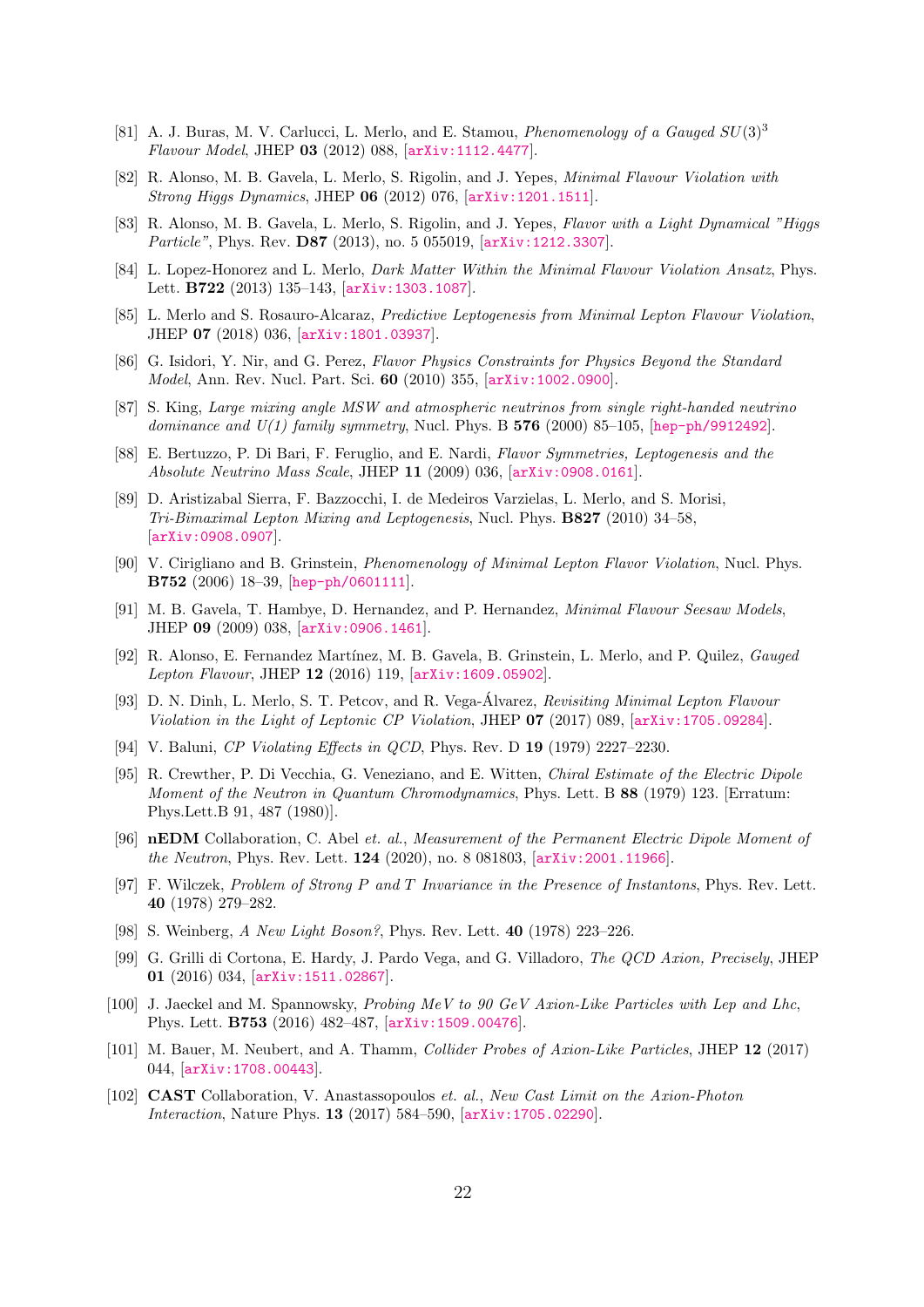- <span id="page-23-0"></span>[103] N. Viaux, M. Catelan, P. B. Stetson, G. Raffelt, J. Redondo, A. A. R. Valcarce, and A. Weiss, Neutrino and axion bounds from the globular cluster M5 (NGC 5904), Phys. Rev. Lett. 111 (2013) 231301, [[arXiv:1311.1669](http://xxx.arxiv.org/abs/1311.1669)].
- [104] O. Straniero, I. Dominguez, M. Giannotti, and A. Mirizzi, Axion-electron coupling from the RGB tip of Globular Clusters, in 13th Patras Workshop on Axions, WIMPs and WISPs, pp. 172–176, 2018. [arXiv:1802.10357](http://xxx.arxiv.org/abs/1802.10357).
- <span id="page-23-1"></span>[105] S. A. Díaz, K.-P. Schröder, K. Zuber, D. Jack, and E. E. B. Barrios, Constraint on the Axion-Electron Coupling Constant and the Neutrino Magnetic Dipole Moment by Using the Tip-RGb Luminosity of Fifty Globular Clusters, [arXiv:1910.10568](http://xxx.arxiv.org/abs/1910.10568).
- <span id="page-23-2"></span>[106] C. García-Cely and J. Heeck, Neutrino Lines from Majoron Dark Matter, JHEP 05 (2017) 102, [[arXiv:1701.07209](http://xxx.arxiv.org/abs/1701.07209)].
- <span id="page-23-3"></span>[107] KamLAND-Zen Collaboration, A. Gando et. al., Search for Majorana Neutrinos Near the Inverted Mass Hierarchy Region with Kamland-Zen, Phys. Rev. Lett. 117 (2016), no. 8 082503, [[arXiv:1605.02889](http://xxx.arxiv.org/abs/1605.02889)]. [Addendum: Phys.Rev.Lett. 117, 109903 (2016)].
- <span id="page-23-4"></span>[108] R. Arnold et. al., Final results on <sup>82</sup>Se double beta decay to the ground state of <sup>82</sup>Kr from the NEMO-3 experiment, Eur. Phys. J. C 78 (2018), no. 10 821, [[arXiv:1806.05553](http://xxx.arxiv.org/abs/1806.05553)].
- <span id="page-23-5"></span>[109] R. Cepedello, F. F. Deppisch, L. Gonz´alez, C. Hati, and M. Hirsch, Neutrinoless Double-β Decay with Nonstandard Majoron Emission, Phys. Rev. Lett. **122** (2019), no. 18 181801, [[arXiv:1811.00031](http://xxx.arxiv.org/abs/1811.00031)].
- <span id="page-23-6"></span>[110] **CMS** Collaboration, A. M. Sirunyan et. al., Search for Invisible Decays of a Higgs Boson Produced **CIMS** Conaboration, A. M. Sirunyan et. at., Search for *Invisible Decays of a fluggs boson Frough Vector Boson Fusion in Proton-Proton Collisions at*  $\sqrt{s} = 13$  *TeV, Phys. Lett. B 793* (2019) 520–551, [[arXiv:1809.05937](http://xxx.arxiv.org/abs/1809.05937)].
- <span id="page-23-7"></span>[111] D. Gorbunov and M. Shaposhnikov, How to find neutral leptons of the  $\nu MSM$ ?, JHEP 10 (2007) 015, [[arXiv:0705.1729](http://xxx.arxiv.org/abs/0705.1729)]. [Erratum: JHEP 11, 101 (2013)].
- <span id="page-23-9"></span>[112] A. Atre, T. Han, S. Pascoli, and B. Zhang, The Search for Heavy Majorana Neutrinos, JHEP 05 (2009) 030, [[arXiv:0901.3589](http://xxx.arxiv.org/abs/0901.3589)].
- [113] K. Bondarenko, A. Boyarsky, D. Gorbunov, and O. Ruchayskiy, *Phenomenology of GeV-scale* Heavy Neutral Leptons, JHEP 11 (2018) 032, [[arXiv:1805.08567](http://xxx.arxiv.org/abs/1805.08567)].
- [114] **SHiP** Collaboration, C. Ahdida et. al., Sensitivity of the SHiP experiment to Heavy Neutral Leptons, JHEP 04 (2019) 077, [[arXiv:1811.00930](http://xxx.arxiv.org/abs/1811.00930)].
- [115] K. Bondarenko, A. Boyarsky, M. Ovchynnikov, and O. Ruchayskiy, Sensitivity of the intensity frontier experiments for neutrino and scalar portals: analytic estimates, JHEP 08 (2019) 061, [[arXiv:1902.06240](http://xxx.arxiv.org/abs/1902.06240)].
- [116] P. Ballett, T. Boschi, and S. Pascoli, Heavy Neutral Leptons from low-scale seesaws at the DUNE Near Detector, JHEP 20 (2020) 111, [[arXiv:1905.00284](http://xxx.arxiv.org/abs/1905.00284)].
- [117] J. M. Berryman, A. de Gouvea, P. J. Fox, B. J. Kayser, K. J. Kelly, and J. L. Raaf, Searches for Decays of New Particles in the DUNE Multi-Purpose Near Detector, JHEP 02 (2020) 174, [[arXiv:1912.07622](http://xxx.arxiv.org/abs/1912.07622)].
- <span id="page-23-8"></span>[118] P. Coloma, E. Fernández-Martínez, M. González-López, J. Hernández-García, and Z. Pavlovic, GeV-scale neutrinos: interactions with mesons and DUNE sensitivity, [arXiv:2007.03701](http://xxx.arxiv.org/abs/2007.03701).
- <span id="page-23-10"></span>[119] F. del Aguila and J. Aguilar-Saavedra, Distinguishing seesaw models at LHC with multi-lepton signals, Nucl. Phys. B 813 (2009) 22–90, [[arXiv:0808.2468](http://xxx.arxiv.org/abs/0808.2468)].
- [120] S. Antusch and O. Fischer, Testing sterile neutrino extensions of the Standard Model at future lepton colliders, JHEP 05 (2015) 053, [[arXiv:1502.05915](http://xxx.arxiv.org/abs/1502.05915)].